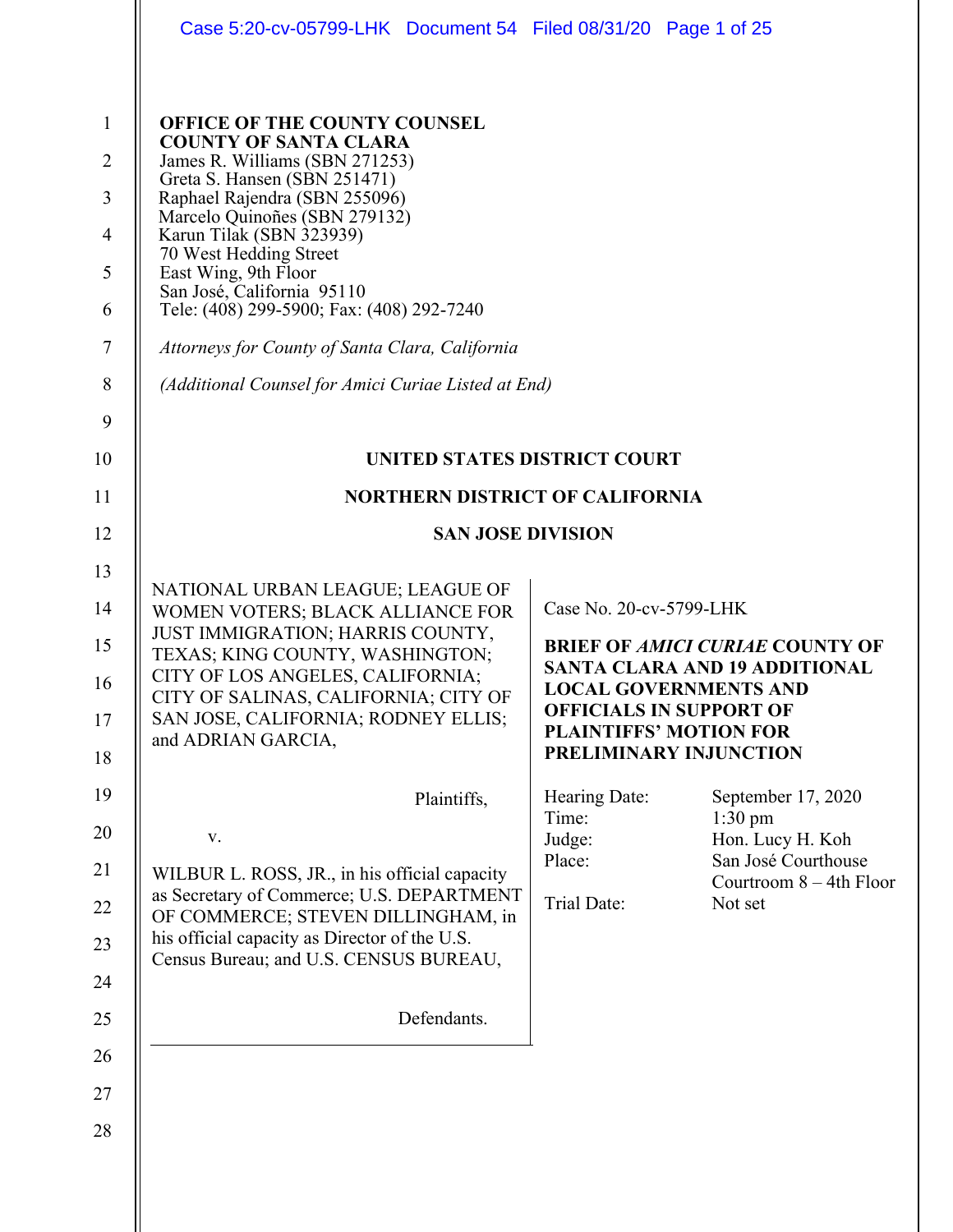|                | <b>TABLE OF CONTENTS</b>                                                                                                                       |
|----------------|------------------------------------------------------------------------------------------------------------------------------------------------|
|                |                                                                                                                                                |
|                |                                                                                                                                                |
|                |                                                                                                                                                |
| $\mathbf{I}$ . | Accurate Census Data is the Foundation for Critical Government Functions  4                                                                    |
|                | A.<br>Local Governments Depend on Accurate Census Data for Life-                                                                               |
|                | <b>B.</b><br>Local Governments Rely on Census-Based Funding to Provide Vital                                                                   |
|                | $C_{\cdot}$<br>Local Governments Need Accurate Census Data to Ensure Electoral<br>Districts Advance Principles of Representative Democracy 11  |
| II.            | Defendants' Decision to Slash the Time for Critical Census Follow-Up<br>Efforts Will Cause a Differential Undercount and Undermine Census Data |
|                |                                                                                                                                                |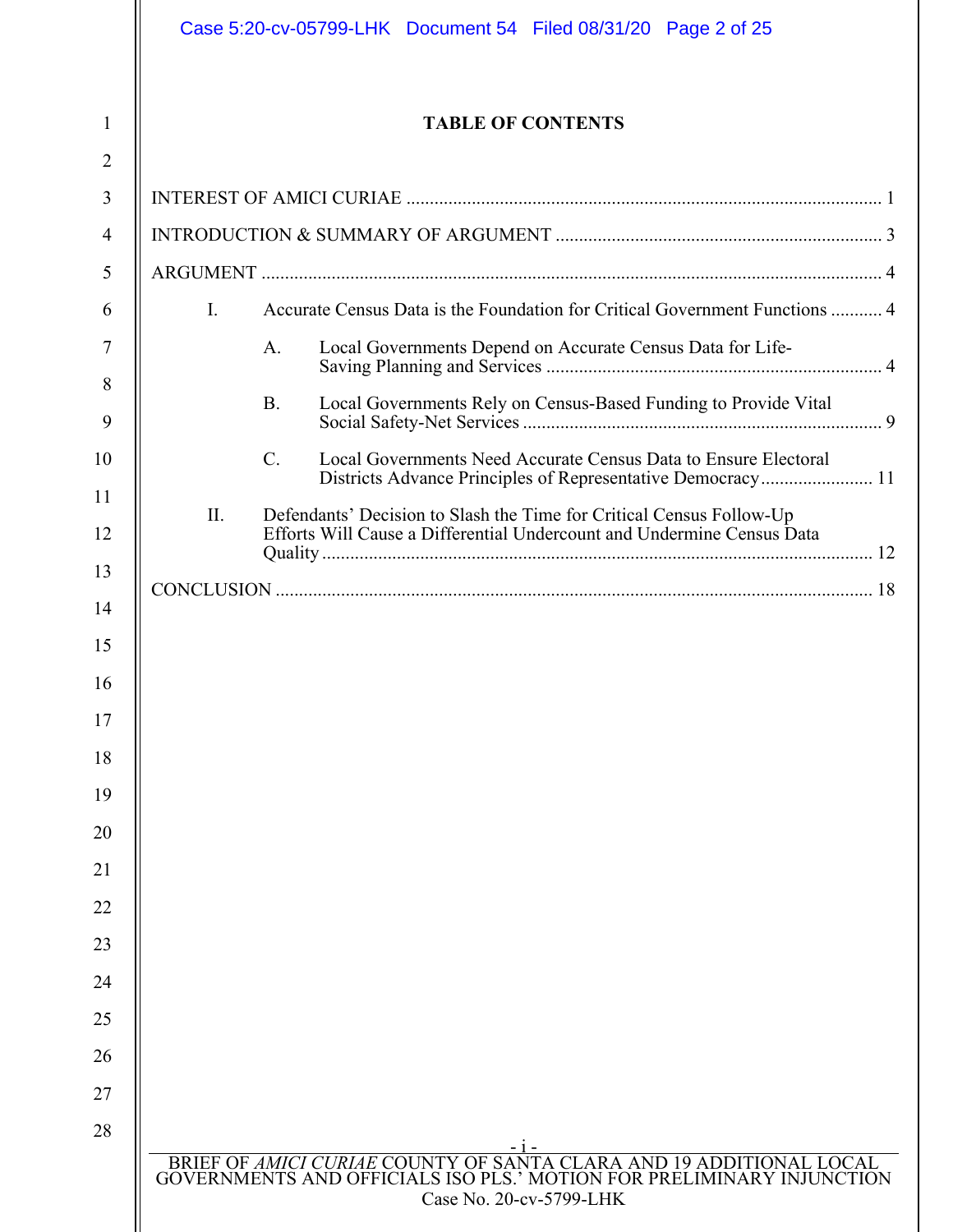|                     | Case 5:20-cv-05799-LHK Document 54 Filed 08/31/20 Page 3 of 25                                                                                                          |
|---------------------|-------------------------------------------------------------------------------------------------------------------------------------------------------------------------|
| 1<br>$\overline{2}$ | <b>TABLE OF AUTHORITIES</b><br>Cases                                                                                                                                    |
| 3                   |                                                                                                                                                                         |
| $\overline{4}$      | Avery v. Midland Cty., Tex.,<br>Brown v. Thomson,                                                                                                                       |
| 5                   | City of San Jose v. Trump,                                                                                                                                              |
| 6                   |                                                                                                                                                                         |
| $\overline{7}$      | Dep't of Commerce v. New York,                                                                                                                                          |
|                     | Evenwel v. Abbott,                                                                                                                                                      |
| 8                   | Reynolds v. Sims,                                                                                                                                                       |
| 9                   |                                                                                                                                                                         |
| 10                  | State of California v. Trump,<br>Utah v. Evans,                                                                                                                         |
| 11                  |                                                                                                                                                                         |
| 12                  | Wisconsin v. City of New York,                                                                                                                                          |
| 13                  |                                                                                                                                                                         |
| 14                  | <b>Other Authorities</b>                                                                                                                                                |
|                     | A. Wolkin et al.,                                                                                                                                                       |
| 15<br>16            | Reducing Public Health Risk During Disasters: Identifying Social Vulnerabilities, 12 J.<br>America Counts Staff,                                                        |
| 17                  | From COVID-19 to Hurricanes, Census Surveys Help Areas Prepare and Recover, U.S.                                                                                        |
|                     | B. Flanagan et al.,                                                                                                                                                     |
| 18<br>19            | $\overline{A}$ Social Vulnerability Index for Disaster Management, 8(1) J. Homeland Sec. &<br>California Census Office,                                                 |
|                     | Census 2020 California Hard-to-Count Fact Sheet: Santa Clara County 15                                                                                                  |
| 20                  | California Census Office,<br>Census 2020 California Hard-To-Count Fact Sheet: Stockton City 15                                                                          |
| 21                  | Centers for Disease Control,                                                                                                                                            |
| 22                  | County of Santa Clara District Attorney's Office,                                                                                                                       |
| 23                  | County of Santa Clara Housing Element Update                                                                                                                            |
| 24                  | County of Santa Clara Public Health Department,                                                                                                                         |
| 25                  | LAUSD,                                                                                                                                                                  |
| 26                  | Leonardo Castañeda and David Debolt,                                                                                                                                    |
| 27                  | Death reports show coronavirus hits San Jose's poor, Latino neighborhoods hardest, San                                                                                  |
| 28                  |                                                                                                                                                                         |
|                     | BRIEF OF AMICI CURIAE COUNTY OF SANTA CLARA AND 19 ADDITIONAL LOCAL<br>GOVERNMENTS AND OFFICIALS ISO PLS.' MOTION FOR PRELIMINARY INJUNCTION<br>Case No. 20-cv-5799-LHK |
|                     |                                                                                                                                                                         |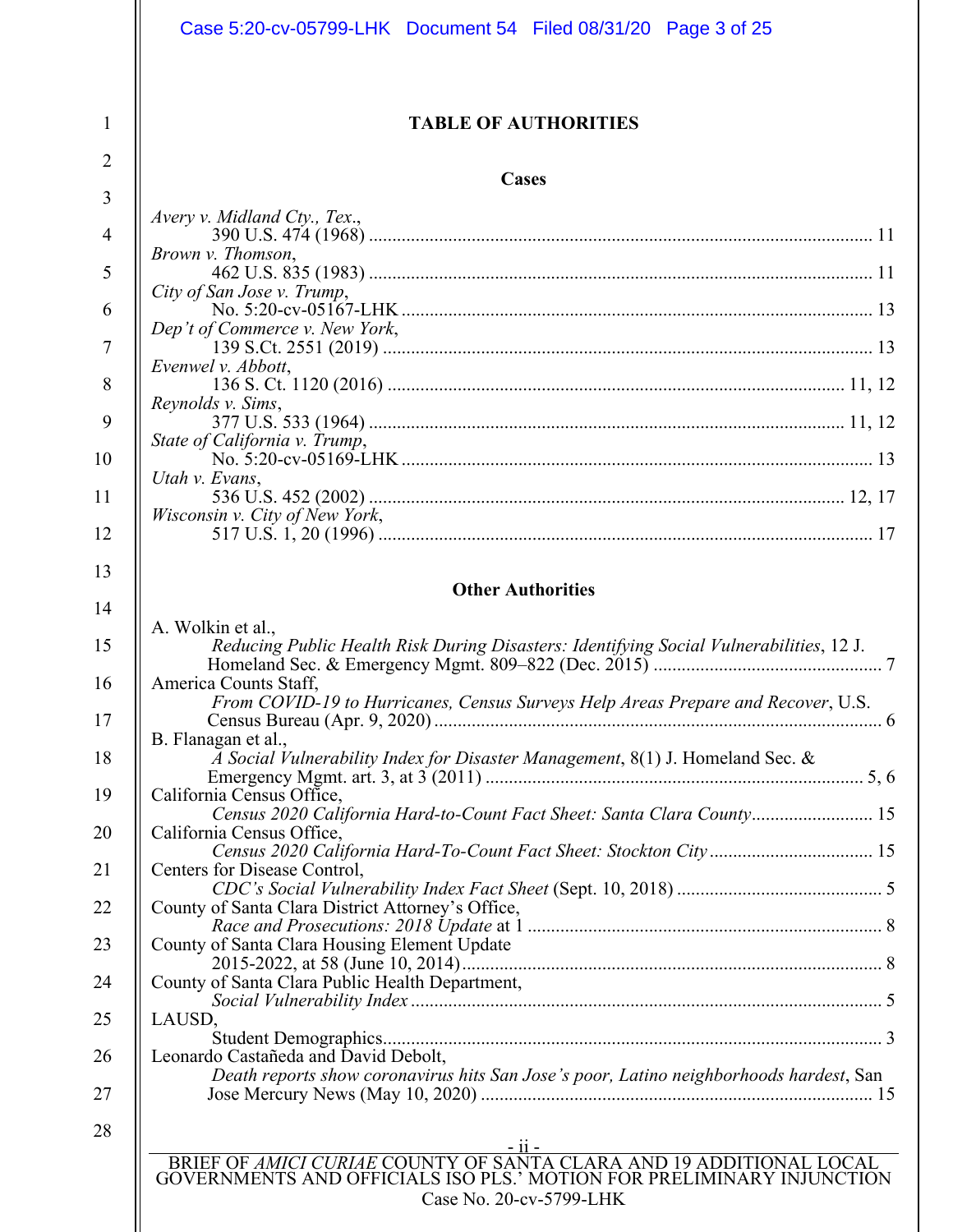| M. Hotchkiss & J. Phelan,<br>Migration Policy Institute,<br>New Americans in Portland, OR,<br>NYC Dep't of City Planning,<br>NYC Dep't of City Planning,<br>NYC Mayor's Office of Immigrant Affairs,<br>Portland Housing Bureau,<br>Rich Ibarra,<br>Stockton Named the Most Racially Diverse City in America, Capital Public Radio (Jan. 28,<br>Salvo, J,<br>"Establishing Priorities for the Privacy Budget: The Case for Good Age Data, Emergency<br>Preparedness and the 2010 Census Demonstration Product," Presentation at the National<br>Santa Clara County Community Wildfire Plan<br>Sonya Rastogi and Amy O'Hara,<br>2010 Census Match Study, U.S. Census Bureau at 47 (Nov. 16, 2012)  16<br>Thomas Mule, U.S. Census Bureau,<br>U.S. Census Bureau QuickFacts:<br>U.S. Census Bureau,<br>U.S. Census Bureau,<br>U.S. Census Bureau,<br>U.S. Dep't of Ag., | Los Angeles Unified School District,                                              |
|-----------------------------------------------------------------------------------------------------------------------------------------------------------------------------------------------------------------------------------------------------------------------------------------------------------------------------------------------------------------------------------------------------------------------------------------------------------------------------------------------------------------------------------------------------------------------------------------------------------------------------------------------------------------------------------------------------------------------------------------------------------------------------------------------------------------------------------------------------------------------|-----------------------------------------------------------------------------------|
|                                                                                                                                                                                                                                                                                                                                                                                                                                                                                                                                                                                                                                                                                                                                                                                                                                                                       |                                                                                   |
|                                                                                                                                                                                                                                                                                                                                                                                                                                                                                                                                                                                                                                                                                                                                                                                                                                                                       | U.S. Census Bureau, Uses of Census Bureau Data in Federal Funds Distribution at 8 |
|                                                                                                                                                                                                                                                                                                                                                                                                                                                                                                                                                                                                                                                                                                                                                                                                                                                                       |                                                                                   |
|                                                                                                                                                                                                                                                                                                                                                                                                                                                                                                                                                                                                                                                                                                                                                                                                                                                                       |                                                                                   |
|                                                                                                                                                                                                                                                                                                                                                                                                                                                                                                                                                                                                                                                                                                                                                                                                                                                                       |                                                                                   |
|                                                                                                                                                                                                                                                                                                                                                                                                                                                                                                                                                                                                                                                                                                                                                                                                                                                                       |                                                                                   |
|                                                                                                                                                                                                                                                                                                                                                                                                                                                                                                                                                                                                                                                                                                                                                                                                                                                                       | American Community Survey Data Demographic Profile and Social Profiles (2018) 3   |
|                                                                                                                                                                                                                                                                                                                                                                                                                                                                                                                                                                                                                                                                                                                                                                                                                                                                       |                                                                                   |
|                                                                                                                                                                                                                                                                                                                                                                                                                                                                                                                                                                                                                                                                                                                                                                                                                                                                       |                                                                                   |
|                                                                                                                                                                                                                                                                                                                                                                                                                                                                                                                                                                                                                                                                                                                                                                                                                                                                       |                                                                                   |
|                                                                                                                                                                                                                                                                                                                                                                                                                                                                                                                                                                                                                                                                                                                                                                                                                                                                       |                                                                                   |
|                                                                                                                                                                                                                                                                                                                                                                                                                                                                                                                                                                                                                                                                                                                                                                                                                                                                       |                                                                                   |
|                                                                                                                                                                                                                                                                                                                                                                                                                                                                                                                                                                                                                                                                                                                                                                                                                                                                       |                                                                                   |
|                                                                                                                                                                                                                                                                                                                                                                                                                                                                                                                                                                                                                                                                                                                                                                                                                                                                       |                                                                                   |
|                                                                                                                                                                                                                                                                                                                                                                                                                                                                                                                                                                                                                                                                                                                                                                                                                                                                       |                                                                                   |
|                                                                                                                                                                                                                                                                                                                                                                                                                                                                                                                                                                                                                                                                                                                                                                                                                                                                       | Academy of Sciences Workshop on 2020 Census Data Products: Data Needs and Privacy |
|                                                                                                                                                                                                                                                                                                                                                                                                                                                                                                                                                                                                                                                                                                                                                                                                                                                                       |                                                                                   |
|                                                                                                                                                                                                                                                                                                                                                                                                                                                                                                                                                                                                                                                                                                                                                                                                                                                                       |                                                                                   |
|                                                                                                                                                                                                                                                                                                                                                                                                                                                                                                                                                                                                                                                                                                                                                                                                                                                                       |                                                                                   |
|                                                                                                                                                                                                                                                                                                                                                                                                                                                                                                                                                                                                                                                                                                                                                                                                                                                                       |                                                                                   |
|                                                                                                                                                                                                                                                                                                                                                                                                                                                                                                                                                                                                                                                                                                                                                                                                                                                                       | DSSD 2010 Census Coverage Measurement Memorandum Series 2010-G-01 at 30, Table    |
|                                                                                                                                                                                                                                                                                                                                                                                                                                                                                                                                                                                                                                                                                                                                                                                                                                                                       |                                                                                   |
|                                                                                                                                                                                                                                                                                                                                                                                                                                                                                                                                                                                                                                                                                                                                                                                                                                                                       |                                                                                   |
|                                                                                                                                                                                                                                                                                                                                                                                                                                                                                                                                                                                                                                                                                                                                                                                                                                                                       |                                                                                   |
|                                                                                                                                                                                                                                                                                                                                                                                                                                                                                                                                                                                                                                                                                                                                                                                                                                                                       |                                                                                   |
|                                                                                                                                                                                                                                                                                                                                                                                                                                                                                                                                                                                                                                                                                                                                                                                                                                                                       |                                                                                   |
|                                                                                                                                                                                                                                                                                                                                                                                                                                                                                                                                                                                                                                                                                                                                                                                                                                                                       |                                                                                   |
|                                                                                                                                                                                                                                                                                                                                                                                                                                                                                                                                                                                                                                                                                                                                                                                                                                                                       |                                                                                   |
|                                                                                                                                                                                                                                                                                                                                                                                                                                                                                                                                                                                                                                                                                                                                                                                                                                                                       |                                                                                   |
|                                                                                                                                                                                                                                                                                                                                                                                                                                                                                                                                                                                                                                                                                                                                                                                                                                                                       |                                                                                   |
|                                                                                                                                                                                                                                                                                                                                                                                                                                                                                                                                                                                                                                                                                                                                                                                                                                                                       |                                                                                   |
|                                                                                                                                                                                                                                                                                                                                                                                                                                                                                                                                                                                                                                                                                                                                                                                                                                                                       |                                                                                   |
|                                                                                                                                                                                                                                                                                                                                                                                                                                                                                                                                                                                                                                                                                                                                                                                                                                                                       |                                                                                   |
|                                                                                                                                                                                                                                                                                                                                                                                                                                                                                                                                                                                                                                                                                                                                                                                                                                                                       |                                                                                   |
|                                                                                                                                                                                                                                                                                                                                                                                                                                                                                                                                                                                                                                                                                                                                                                                                                                                                       |                                                                                   |
|                                                                                                                                                                                                                                                                                                                                                                                                                                                                                                                                                                                                                                                                                                                                                                                                                                                                       |                                                                                   |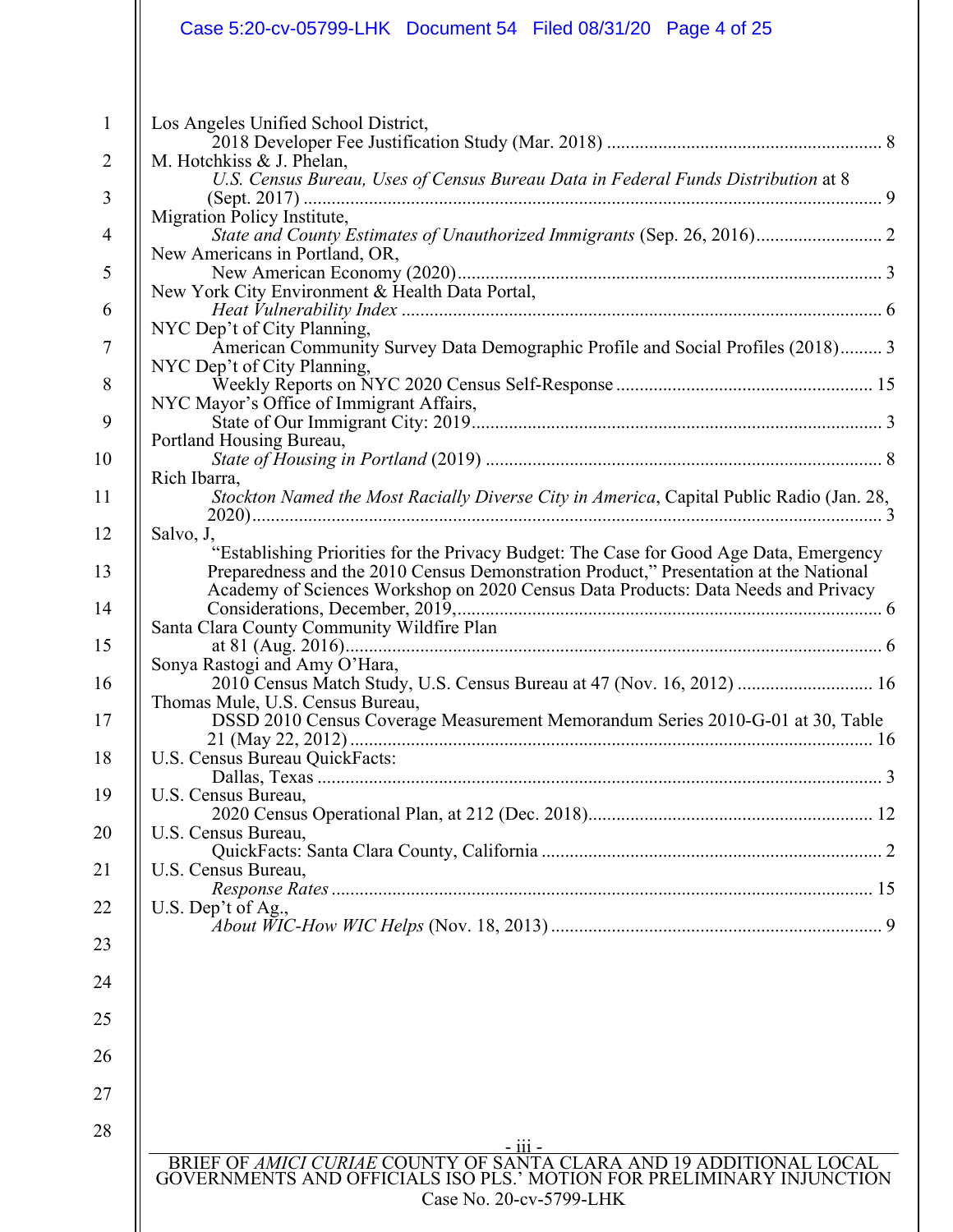2 3

4

5

6

7

8

9

10

11

12

13

14

15

16

17

18

19

20

21

1

# **INTEREST OF AMICI CURIAE1**

Amici Curiae are diverse local jurisdictions that collectively represent more than 25 million residents.<sup>2</sup> For at least a decade, Amici will be profoundly and negatively affected by the differential undercount and compromised data quality resulting from the decision by the Department of Commerce and Census Bureau ("Defendants") to cut short 2020 Census operations. As Plaintiffs discuss in their Complaint and Motion for Preliminary Injunction, the results of the current census will be used to assign political representatives and will dictate the allocation of federal funding to state and local governments. Amici submit this brief both to highlight local governments' interests in such matters and to show that their interests in complete and accurate census data extend well beyond those matters.

Amici rely on accurate decennial census data to perform a range of critical government functions. Like local governments across this country, Amici have sole or primary responsibility for protecting the public health and safety of their residents. Local governments plan for and respond in disaster and emergency situations; operate safety-net healthcare facilities; monitor, identify, and respond to emerging epidemics; provide vaccinations, nutrition, substance abuse treatment, and mental health services; investigate and prosecute crime; and perform many other basic governmental functions critical to the safety and well-being of the entire population.

Census data underpins many of these functions. From responding to the COVID-19 pandemic and determining where to send first responders during wildfire and hurricane evacuations, to deciding where to build schools and locate services for the elderly, accurate census data is the cornerstone of planning and operations that both shape our communities' day-to-day experiences and save lives in crises. In addition, local governments rely on census-based federal

22

BRIEF OF *AMICI CURIAE* COUNTY OF SANTA CLARA AND 19 ADDITIONAL LOCAL GOVERNMENTS AND OFFICIALS ISO PLS.' MOTION FOR PRELIMINARY INJUNCTION Case No. 20-cv-5799-LHK

<sup>23</sup> 

<sup>&</sup>lt;sup>1</sup> The Court granted leave to file amicus briefs on August 26, 2020. ECF No. 45.

<sup>- 1 -</sup>  24 25 26 27 28  $2$  Amici are: the County of Santa Clara, CA; the County of Marin, CA; the County of Monterey, CA; the County of San Mateo, CA; Cook County, IL; the County of Bucks, PA; the County of Delaware, PA; the County of Montgomery, PA; the City of Oakland, CA; the City of Sacramento, CA; the City of Santa Cruz, CA; the City of Boston, MA; the City of Baltimore, MD; the City of New York, NY; the City of Portland, OR; the City of Austin, TX; the City of Dallas, TX; the City of Seattle, WA; the Los Angeles Unified School District; and City of Stockton, CA Mayor Michael Tubbs.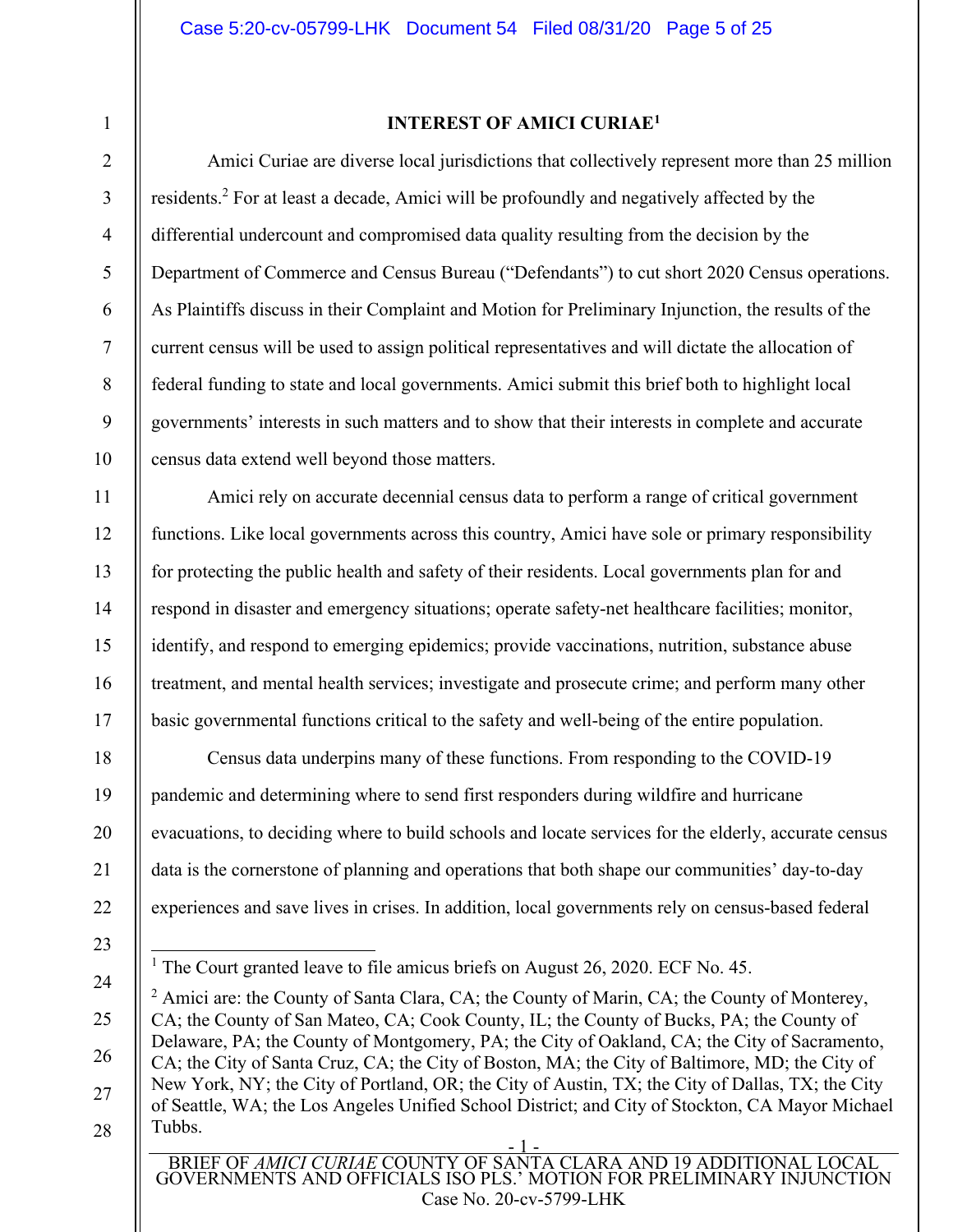#### Case 5:20-cv-05799-LHK Document 54 Filed 08/31/20 Page 6 of 25

funding streams to provide many essential services, from assistance to crime victims to foster care and nutritional support for low-income children. Census data also forms the basis for not just federal but also state and local redistricting, including in many of Amici's jurisdictions, and accurate data is essential to ensuring that government is truly representative.

Defendants' August 3, 2020 decision to cut short 2020 Census operations in the midst of the COVID-19 pandemic will undermine the census in at least two key ways: first, it will substantially exacerbate the problem of more individuals from hard-to-count groups going uncounted as compared to the general population, i.e., a differential undercount; and second, it will compromise the quality of census data produced about local populations. Among the Census field operations that will be affected by Defendants' decision is the critical Non-Response Follow Up ("NRFU") operation, which is specifically designed to enumerate populations that the Census Bureau has long struggled to count—including racial and ethnic minorities, non-English speakers, and undocumented persons. By reducing the time for the Census Bureau to enumerate these individuals in NRFU, Defendants' decision makes it significantly more likely that members of these communities will go uncounted altogether. And to the extent these populations' *numbers* are captured through the secondary means available to the Census Bureau, the resulting demographic information about local populations—on which local, state, and federal governments rely to fulfill a wide range of responsibilities—will be of significantly lower quality.

19 20 21 22 23 24 25 26 27 Amici face a direct and significant risk that Defendants' decision will weaken Amici's public safety and essential service operations because they have substantial populations of hard-tocount communities. For example, almost 40 percent of Santa Clara County's 1.9 million residents are foreign born. More than 25 percent of its population is Latinx and roughly seven percent is undocumented. Migration Policy Institute, *State and County Estimates of Unauthorized Immigrants* (Sep. 26, 2016), https://perma.cc/TM4S-SBFS; U.S. Census Bureau, QuickFacts: Santa Clara County, California, https://perma.cc/B5KH-2T8L. The City of New York's five boroughs are home to 3.1 million immigrants, who make up more than 37 percent of the City's population. NYC Dep't of City Planning, American Community Survey Data Demographic Profile and Social Profiles

28

1

2

3

4

5

6

7

8

9

10

11

12

13

14

15

16

17

18

<sup>- 2 -</sup>  BRIEF OF *AMICI CURIAE* COUNTY OF SANTA CLARA AND 19 ADDITIONAL LOCAL GOVERNMENTS AND OFFICIALS ISO PLS.' MOTION FOR PRELIMINARY INJUNCTION Case No. 20-cv-5799-LHK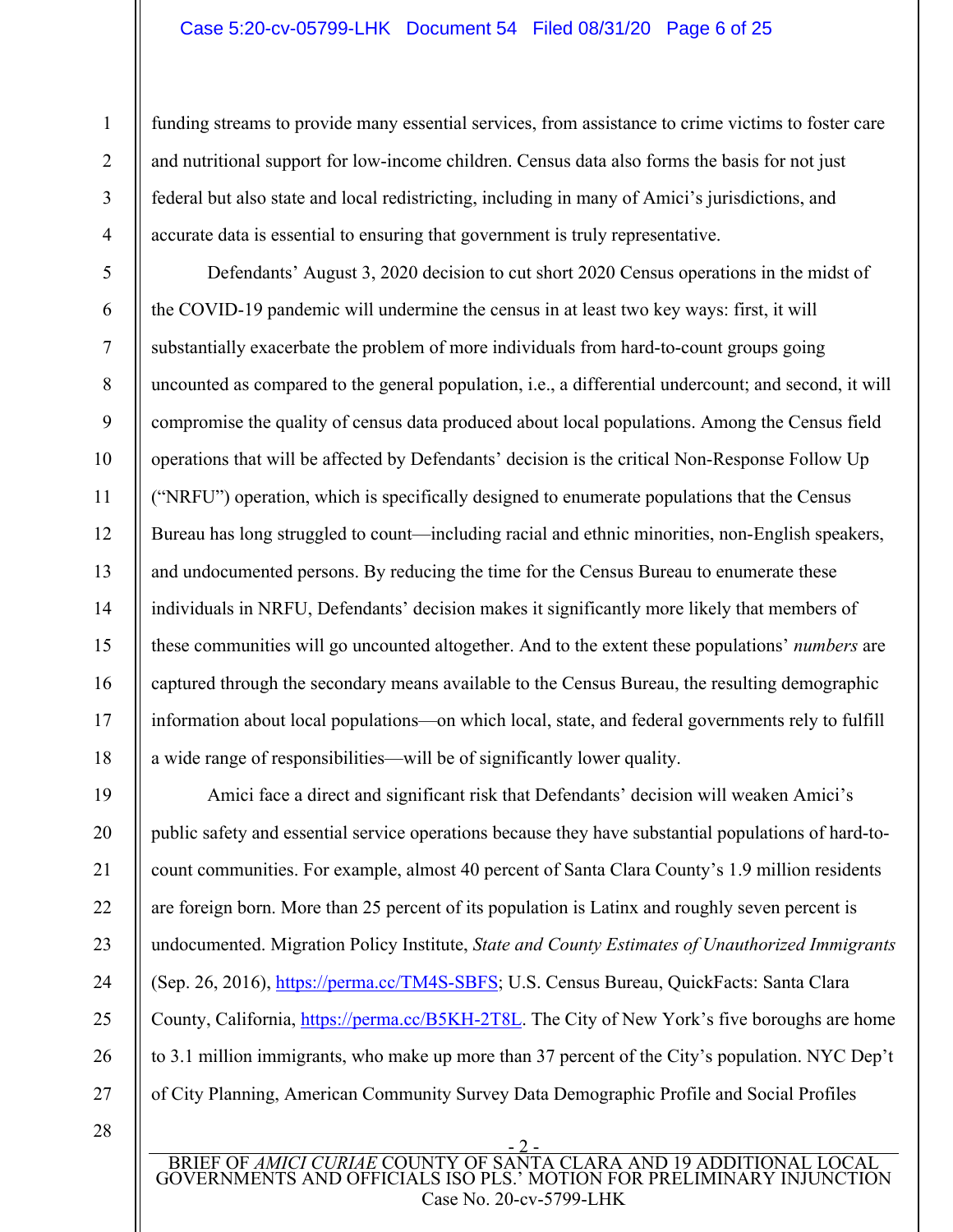## Case 5:20-cv-05799-LHK Document 54 Filed 08/31/20 Page 7 of 25

1 2 3 4 5 6 7 (2018), https://perma.cc/G7XK-DQ43. An estimated one million New Yorkers share a household with one or more of the City's estimated 504,000 undocumented immigrants. NYC Mayor's Office of Immigrant Affairs, State of Our Immigrant City: 2019, https://perma.cc/H8LZ-FCVH. Likewise, Stockton, Oakland, and Sacramento are the three most diverse cities in California, and the Los Angeles Unified School District (LAUSD) serves a population that is over 73 percent Latinx. Rich Ibarra, *Stockton Named the Most Racially Diverse City in America*, Capital Public Radio (Jan. 28, 2020), https://perma.cc/3GM3-Q2AH; LAUSD, Student Demographics,

8 9 10 11 12 https://my.lausd.net/opendata/dashboard. A quarter of Dallas residents are foreign born, and more than 40 percent of residents identify as Hispanic or Latinx. U.S. Census Bureau QuickFacts: Dallas, Texas, https://perma.cc/TTC9-6KPA</u>. And in the City of Portland, more than 20 percent of the immigrant population is undocumented. New Americans in Portland, OR, New American Economy (2020), https://perma.cc/FE59-HAUC.

13 14 15 16 17 18 19 20 Even before COVID-19, NRFU was especially critical to this year's census because it is the Census Bureau's most effective tool to reach and enumerate the hard-to-count populations most directly subjected to the climate of fear and distrust created by the Trump Administration's harsh immigration policies and previous attempts to politicize the census. The disruption wrought by the pandemic has made census field operations more time-consuming and challenging, and also made it even more difficult to reach and enumerate hard-to-count populations. Robust 2020 Census field operations are therefore critical to ensuring that everyone in Amici's jurisdictions is accurately counted, as the Constitution demands, and Amici have a particular interest in the legality of Defendants' decision to slash the time allotted to these mission-critical functions.

# **INTRODUCTION & SUMMARY OF ARGUMENT**

The United States Constitution requires the federal government to count every person in the country once every decade. This constitutionally mandated decennial census provides the best and in many cases, the only—data for governments to understand the size, location, and composition of their populations. Accurate census data is an irreplaceable and essential foundation for local governments across the country to perform the vital functions that support, protect, and

28

21

22

23

24

25

26

27

- 3 - BRIEF OF *AMICI CURIAE* COUNTY OF SANTA CLARA AND 19 ADDITIONAL LOCAL GOVERNMENTS AND OFFICIALS ISO PLS.' MOTION FOR PRELIMINARY INJUNCTION Case No. 20-cv-5799-LHK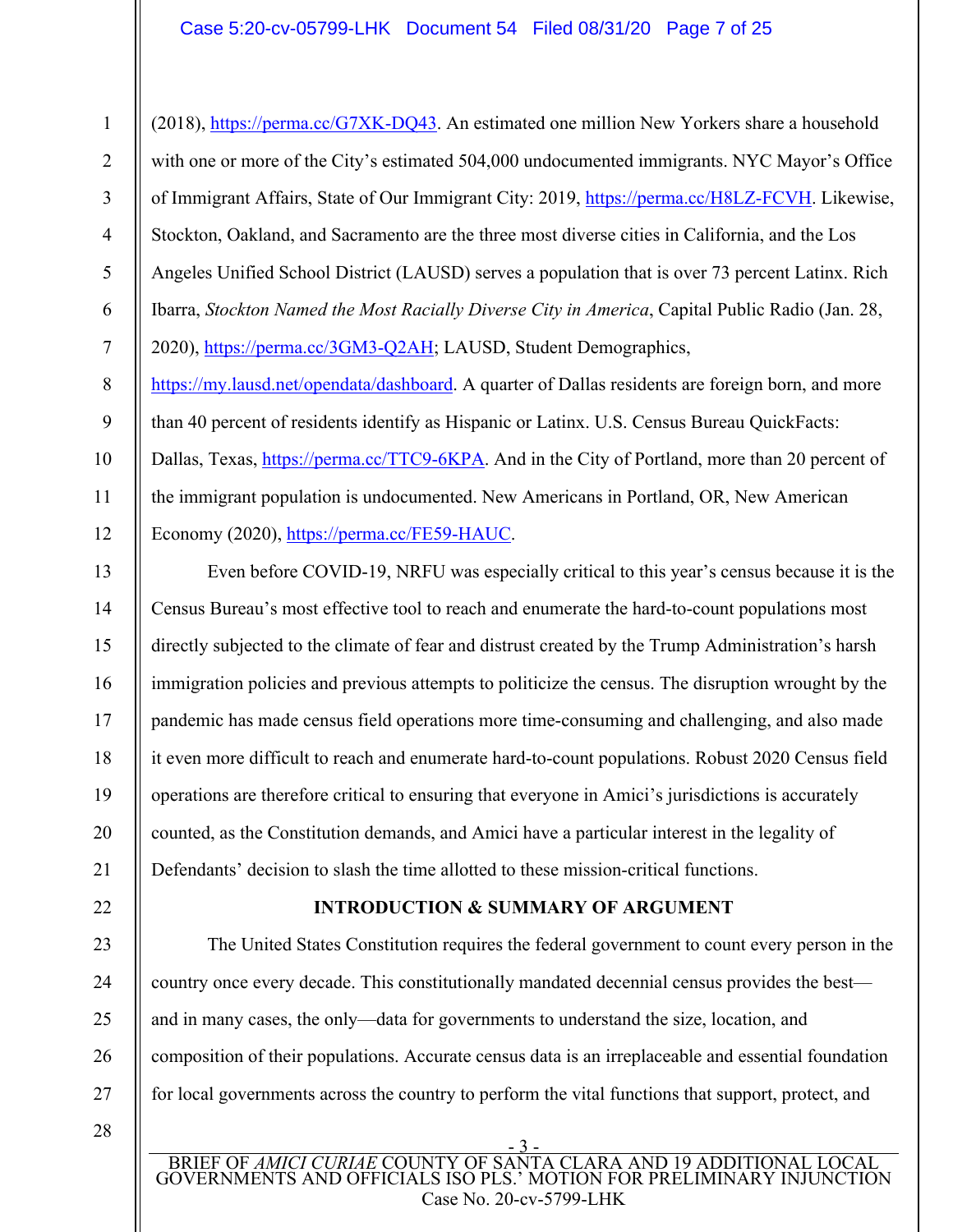## Case 5:20-cv-05799-LHK Document 54 Filed 08/31/20 Page 8 of 25

benefit their residents, including those that protect the most vulnerable members of the community. Census data informs life-saving public health and safety decisions; drives the allocation of federal funding for safety-net services and educational programs; and ensures that local and state electoral districts satisfy residents' basic constitutional right to equal representation. The importance of ensuring an accurate and complete 2020 Census cannot be overstated.

Defendants' decision to cut short the time period for 2020 Census operations is fundamentally and squarely inconsistent with producing accurate, complete, and high-quality census data. Even in normal times, such a decision would risk significant inaccuracy. But in the midst of a global pandemic, and with preexisting distrust and fear of responding in certain vulnerable communities, slashing the Bureau's essential data collection efforts effectively guarantees a disproportionate undercount of certain hard-to-count communities as well as irretrievably inaccurate data about local populations. Because Amici have larger hard-to-count populations than many other parts of the country, truncated field operations will be especially damaging to the completeness and accuracy of data about Amici's residents. Accordingly, Defendants' decision will to an outsize degree hamper—if not altogether prevent—Amici from effectively conducting essential operations and ensuring their residents equal representation.

#### **ARGUMENT**

# **I. Accurate Census Data is the Foundation for Critical Government Functions**

**A. Local Governments Depend on Accurate Census Data for Life-Saving Planning and Services** 

Local governments across the country, including Amici, use census data every day throughout their operations to perform essential functions. By undermining the accuracy of census data about Amici's residents,<sup>3</sup> Defendants' actions will frustrate a variety of critical government services for many years to come. Among the operations most severely and immediately affected

24

1

2

3

4

5

6

7

8

9

10

11

12

13

14

15

16

17

18

19

20

21

22

23

- 25
- 26 27

28

- 4 - BRIEF OF *AMICI CURIAE* COUNTY OF SANTA CLARA AND 19 ADDITIONAL LOCAL GOVERNMENTS AND OFFICIALS ISO PLS.' MOTION FOR PRELIMINARY INJUNCTION Case No. 20-cv-5799-LHK

<sup>&</sup>lt;sup>3</sup> As described in Part II, *infra*, Defendants' decision will likely undermine the accuracy of both the census count (i.e., the number of people counted) and the demographic characteristics of counted households (e.g., the race, gender, and age of household members). Local jurisdictions depend on accurate enumeration and demographic census data, and inaccuracies as to either will undermine governments' ability to provide the critical services described in this Part.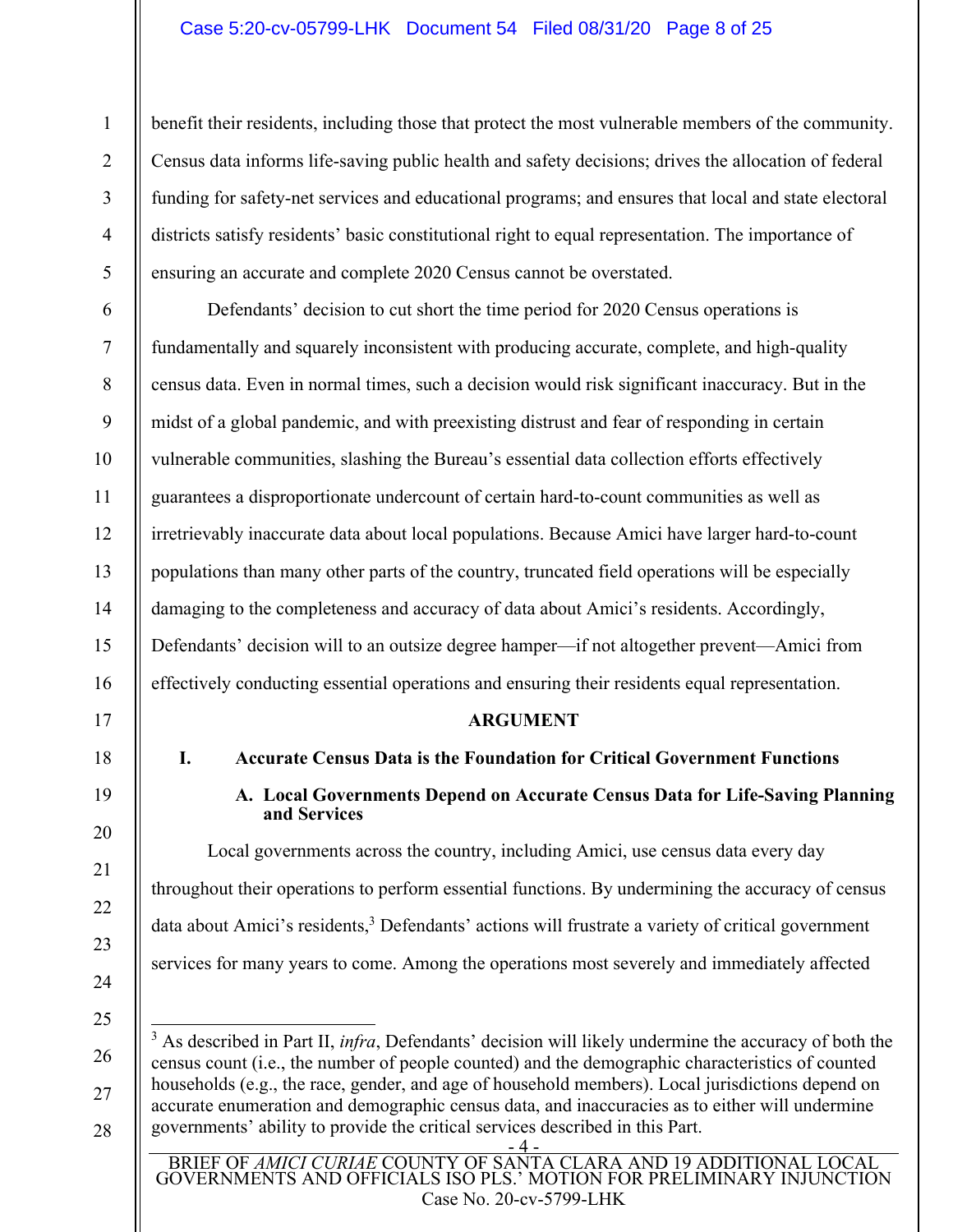will be emergency response and public health functions, where access to accurate data can mean the difference between lives saved and lives lost.

2 3

4

5

6

7

8

9

10

11

12

13

1

Local governments are often on the front lines of emergency preparedness and response. They are responsible for developing advance disaster plans that enable the immediate allocation of resources like first responders, evacuation assistance, and disease control measures—and for implementing those plans during emergencies. For instance, localities across the country, including Amici, have relied on census data to respond to COVID-19. And as each fire season in California brings more, and more intense, wildfires—such as those currently raging across large swaths of Santa Clara and neighboring counties—local governments must be prepared to organize and support evacuations and provide services for those most affected by such catastrophes. The same is true for localities affected by increasingly intense hurricane and tornado seasons. And in disasters of all kinds, local governments must identify vulnerable populations in need of emergency food stamps, temporary housing, and other disaster-related services.

14 15 16 17 18 19 20 21 22 23 24 25 26 None of this is possible without data about local populations. Disaster planning depends on having accurate data reflecting the composition and location of local communities—data that, in Amici's experience, is reliably produced *only* by the census. Social Vulnerability Indexes (the "Indexes") illustrate the importance of census data for disaster planning. These Indexes are used by governmental emergency managers at the federal, state, and local levels to identify communities whose members are "more likely to die in a disaster event and less likely to recover after one." B. Flanagan et al., *A Social Vulnerability Index for Disaster Management*, 8(1) J. Homeland Sec. & Emergency Mgmt. art. 3, at 3 (2011), https://perma.cc/TXN7-C7V3 (internal quotation marks and citations omitted). They guide resource allocation before and during emergencies to protect those most likely to need government intervention to survive and recover. *Id*.; *see also* Centers for Disease Control, *CDC's Social Vulnerability Index Fact Sheet* (Sept. 10, 2018), https://perma.cc/ 779V-6U7W; County of Santa Clara Public Health Department, *Social Vulnerability Index*, https://perma.cc/SV73-TC5R.

27

28

- 5 - BRIEF OF **AMICI CURIAE COUNTY OF SA** GOVERNMENTS AND OFFICIALS ISO PLS.' MOTION FOR PRELIMINARY INJUNCTION Case No. 20-cv-5799-LHK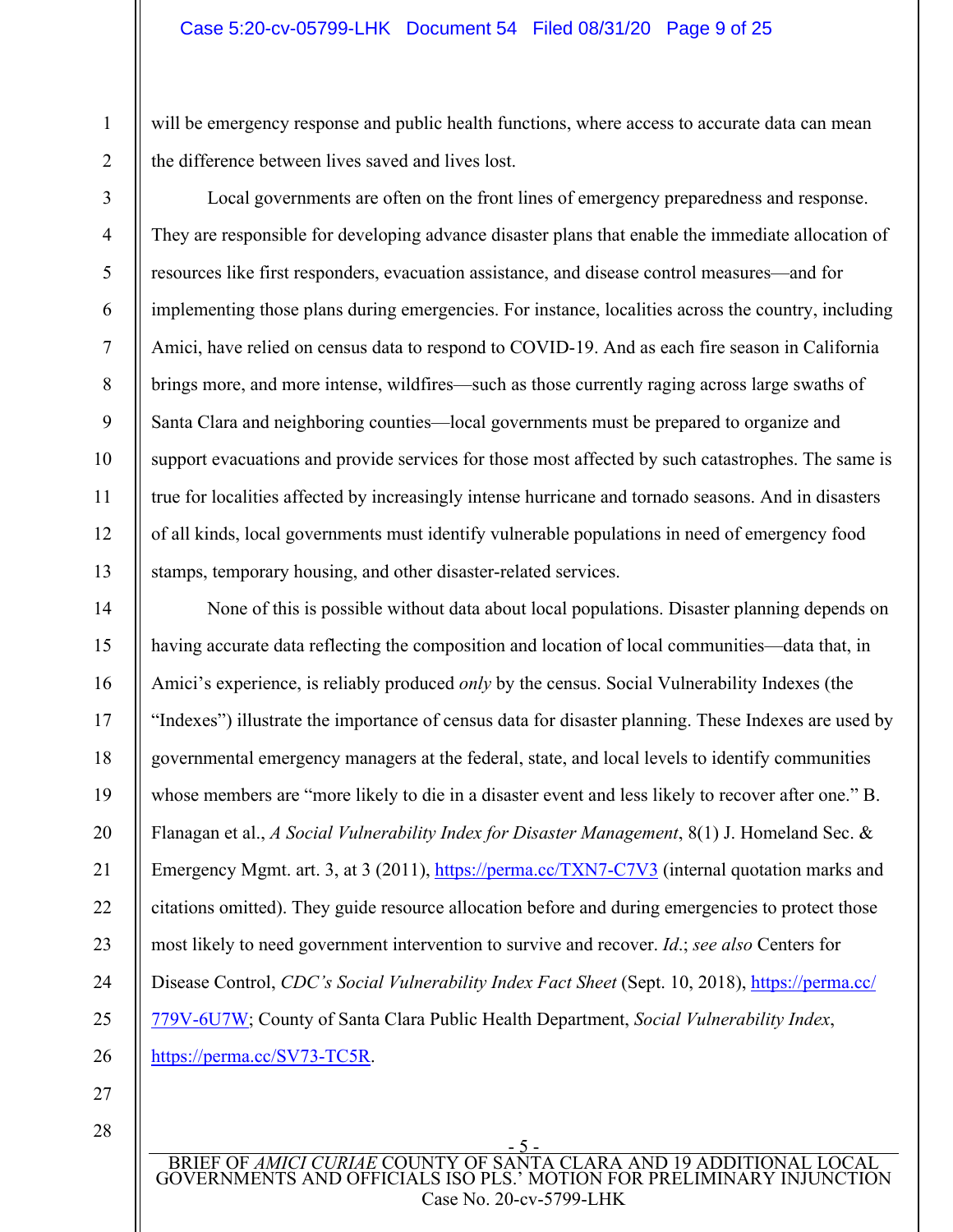# Case 5:20-cv-05799-LHK Document 54 Filed 08/31/20 Page 10 of 25

7

8

9

10

11

12

13

14

1

The Indexes use census data to identify regions with populations and features that emergency-management research has identified as indicators of increased need. Flanagan, *supra*, at 4. These indicators include the presence of the elderly and children, who are vulnerable during a disaster; dense housing; lack of vehicles; families below the poverty line; and minority and low-English-proficiency populations. *Id.* at 4–6. In an emergency, access to comprehensive census data on these populations and an Index that aggregates it is critical to allow local governments to quickly identify areas of need and respond effectively. *See* America Counts Staff, *From COVID-19 to Hurricanes, Census Surveys Help Areas Prepare and Recover*, U.S. Census Bureau (Apr. 9, 2020), https://perma.cc/P2WC-CUFN. In the event of a wildfire, for example, an Index helps first responders immediately target evacuation assistance by locating populations that may not be able to evacuate without assistance due to age, disability, or lack of vehicle access. *See, e.g.*, Santa Clara County Community Wildfire Plan at 81 (Aug. 2016), https://perma.cc/2RN4-5XL2 (noting that it is crucial to identify carless populations, schools, and rest homes that may require significant assistance in evacuation).

15 16 17 18 19 20 21 22 23 24 25 26 Similarly, in 2012, the City of New York relied on data from the decennial census to plan the evacuation and care of older residents in communities affected by Superstorm Sandy. The City used data regarding the concentration of residents 75 years of age and older to allocate generators for Department of Health evacuation centers, ensure physical accessibility of coastal storm shelters, and identify optimal placement of buses used to evacuate residents. Salvo, J, "Establishing Priorities for the Privacy Budget: The Case for Good Age Data, Emergency Preparedness and the 2010 Census Demonstration Product," Presentation at the National Academy of Sciences Workshop on 2020 Census Data Products: Data Needs and Privacy Considerations, December, 2019, https://perma.cc/T347-TM62. The City also uses age and other census-based data to target neighborhood-based services for the elderly, to determine where to activate cooling centers during heat waves, and to identify populations particularly vulnerable to heat waves. *See id.;* New York City Environment & Health Data Portal, *Heat Vulnerability Index*, https://perma.cc/KM4K-VHY8.

27

28

- 6 - BRIEF OF *AMICI CURIAE* COUNTY OF SANTA CLARA AND 19 ADDITIONAL LOCAL GOVERNMENTS AND OFFICIALS ISO PLS.' MOTION FOR PRELIMINARY INJUNCTION Case No. 20-cv-5799-LHK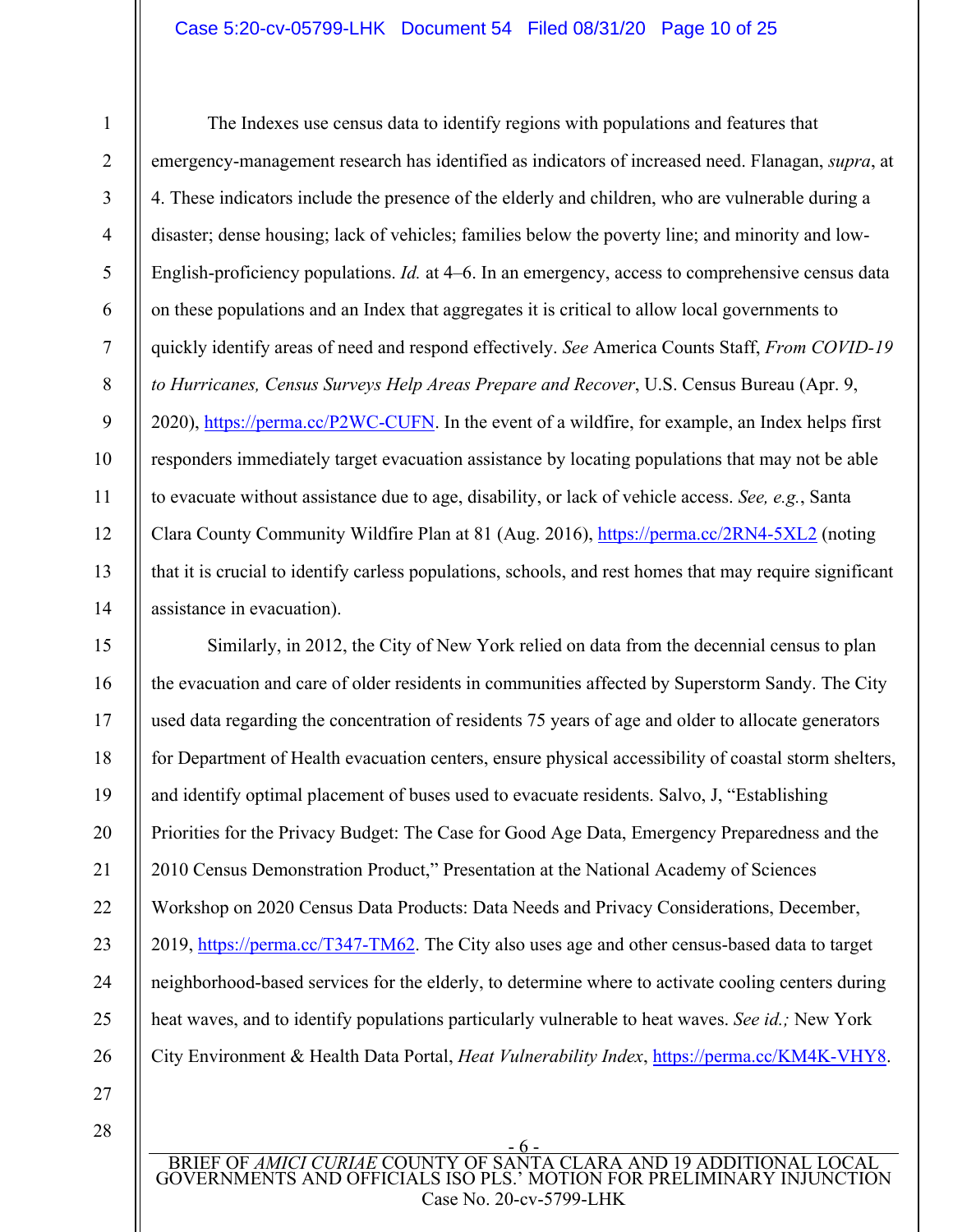# Case 5:20-cv-05799-LHK Document 54 Filed 08/31/20 Page 11 of 25

4

5

6

7

8

9

10

11

1

Inaccurate census data, particularly regarding hard-to-count groups, could cost lives in an emergency because distrust of government in vulnerable populations makes it difficult for emergency managers to identify and reach those populations. *See, e.g*., A. Wolkin et al., *Reducing Public Health Risk During Disasters: Identifying Social Vulnerabilities*, 12 J. Homeland Sec. & Emergency Mgmt. 809–822 (Dec. 2015), https://perma.cc/8WN8-7AVM ("The most commonly cited barrier [to identifying at-risk populations] was difficulty with outreach to certain at-risk populations. There were several emergency managers who discussed the lack of willingness of some individuals and organizations to share information for various reasons, such as distrust of government…."). If Defendants' decision to cut short 2020 Census operations renders data about these socially vulnerable individuals and communities even less accurate and complete, they will be even less visible to first responders in critical moments.

12 13 14 15 16 17 18 19 20 21 22 23 24 25 26 Accurate census data is also vital to public health functions, including local governments' response to the COVID-19 pandemic. For several Amici, census data underlies the epidemiological analyses used to understand the spread of COVID-19 and inform mitigation efforts. For example, the County of Santa Clara relies on decennial census data—both directly and through the data the Census Bureau produces from the American Community Survey (ACS), which itself is based on decennial census data—to identify the County's most impacted zip codes and census tracts, deploy pop-up and mobile test sites, generate and distribute public messaging around preventative measures, understand structural factors contributing to transmission, and develop programs to address health inequities in the community. Other jurisdictions rely on census data in similar ways. For instance, New York City relies on census data to identify the relative incidence of COVID-19 among the City's neighborhoods and to identify vulnerable populations, such as the elderly, that need special assistance. Bucks County, Pennsylvania uses census data to ensure its staff assigned to contact tracing have the language skills necessary to effectively connect with affected communities. San Mateo County uses census data to determine how to allocate COVID-19 economic relief to immigrant populations. And Monterey County has used census data to allocate

27

28

- 7 - BRIEF OF *AMICI CURIAE* COUNTY OF SANTA CLARA AND 19 ADDITIONAL LOCAL GOVERNMENTS AND OFFICIALS ISO PLS.' MOTION FOR PRELIMINARY INJUNCTION Case No. 20-cv-5799-LHK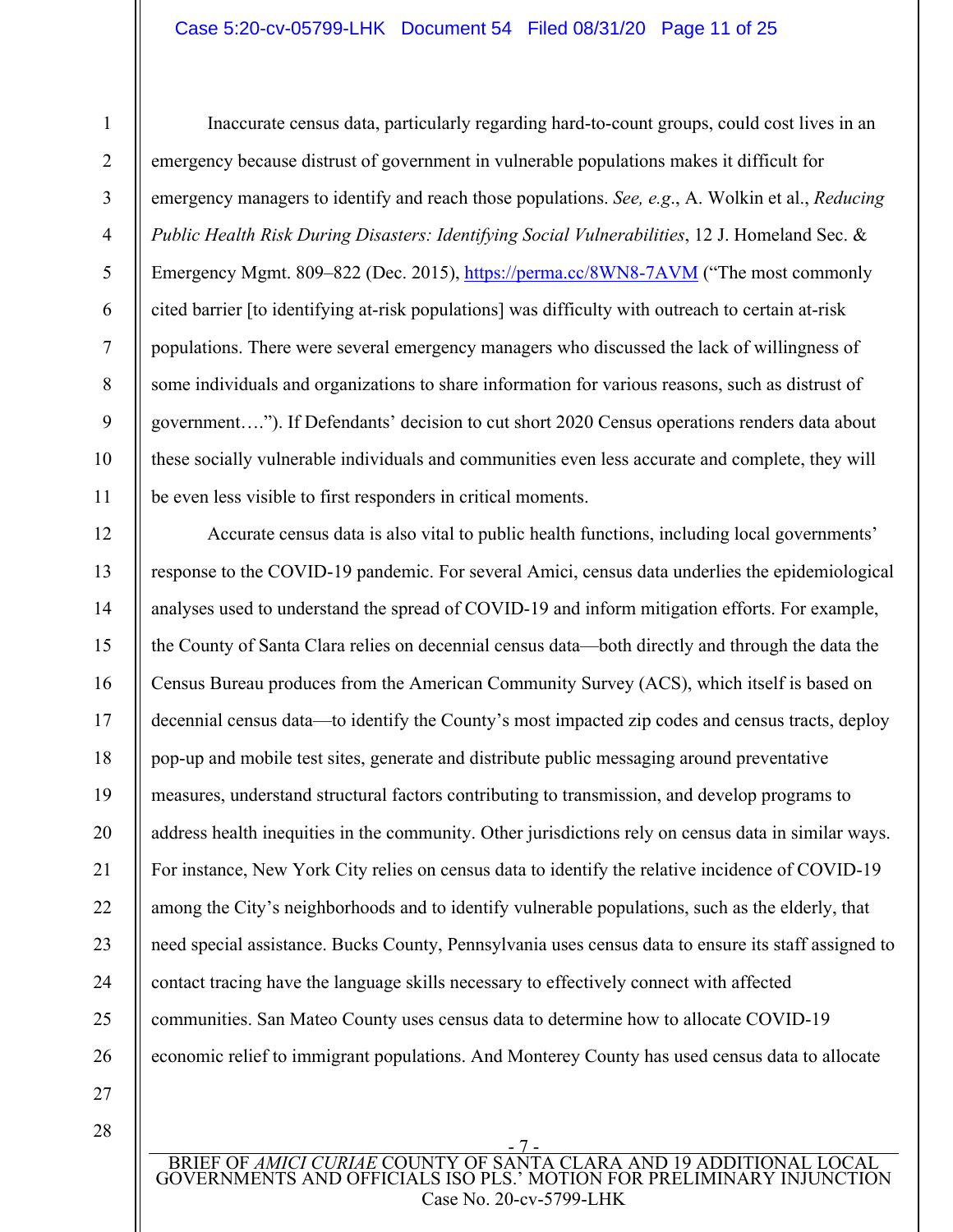Wi-Fi services to ensure that children without internet access can access online learning while schools remain closed due to COVID-19.

2 3

1

4 5 6 7 8 9 10 11 12 13 14 15 Census data informs other important local government functions as well, including housing development, law enforcement, school construction, and public services for vulnerable populations like the elderly. For example, several Amici rely on census data in planning for the housing needs of their residents. *See, e.g.*, County of Santa Clara Housing Element Update 2015-2022, at 58-91 (June 10, 2014), https://perma.cc/8MF5-WZ9S; Portland Housing Bureau, *State of Housing in Portland* (2019), https://perma.cc/KSQ5-3ZTP (relying on census data to determine, *inter alia*, population trends, housing tenure, number of persons per household, and the racial, gender, and age composition of households). Likewise, LAUSD, like other school districts, relies on accurate census data to project future enrollment arising from planned residential construction. *See, e.g*., Los Angeles Unified School District, 2018 Developer Fee Justification Study (Mar. 2018), https://perma.cc/D7VD-G52X. And the City of New York uses census data to analyze demographic changes to inform key decisions on changing school zones, building new schools, and expanding existing ones.

Census data is also important for improving racial equity in the criminal justice system. For example, the County of Santa Clara District Attorney's Office relies on census data to understand racial disparities in the County's criminal defendant population, and has used zip code-level data from the Census Bureau and the County's Public Health Department to develop policies that address the unique needs of those parts of the County most acutely affected by crime and criminal prosecution. *See* County of Santa Clara District Attorney's Office, *Race and Prosecutions: 2018 Update* at 1, 4-5, https://perma.cc/C2WD-UQ7N.

order to serve it. An inaccurate 2020 Census means that there will likely be concentrations of

governments' ability to evacuate vulnerable individuals, slow or halt an epidemic, and provide

other vital services. Nor is there any substitute for census data in performing these functions. In the

individuals who are invisible to local government. This could significantly undercut local

23 24 25

16

17

18

19

20

21

22

26 27

28

- 8 - BRIEF OF *AMICI CURIAE* COUNTY OF SANTA CLARA AND 19 ADDITIONAL LOCAL GOVERNMENTS AND OFFICIALS ISO PLS.' MOTION FOR PRELIMINARY INJUNCTION Case No. 20-cv-5799-LHK

In all these cases, local governments require data that accurately reflects the population in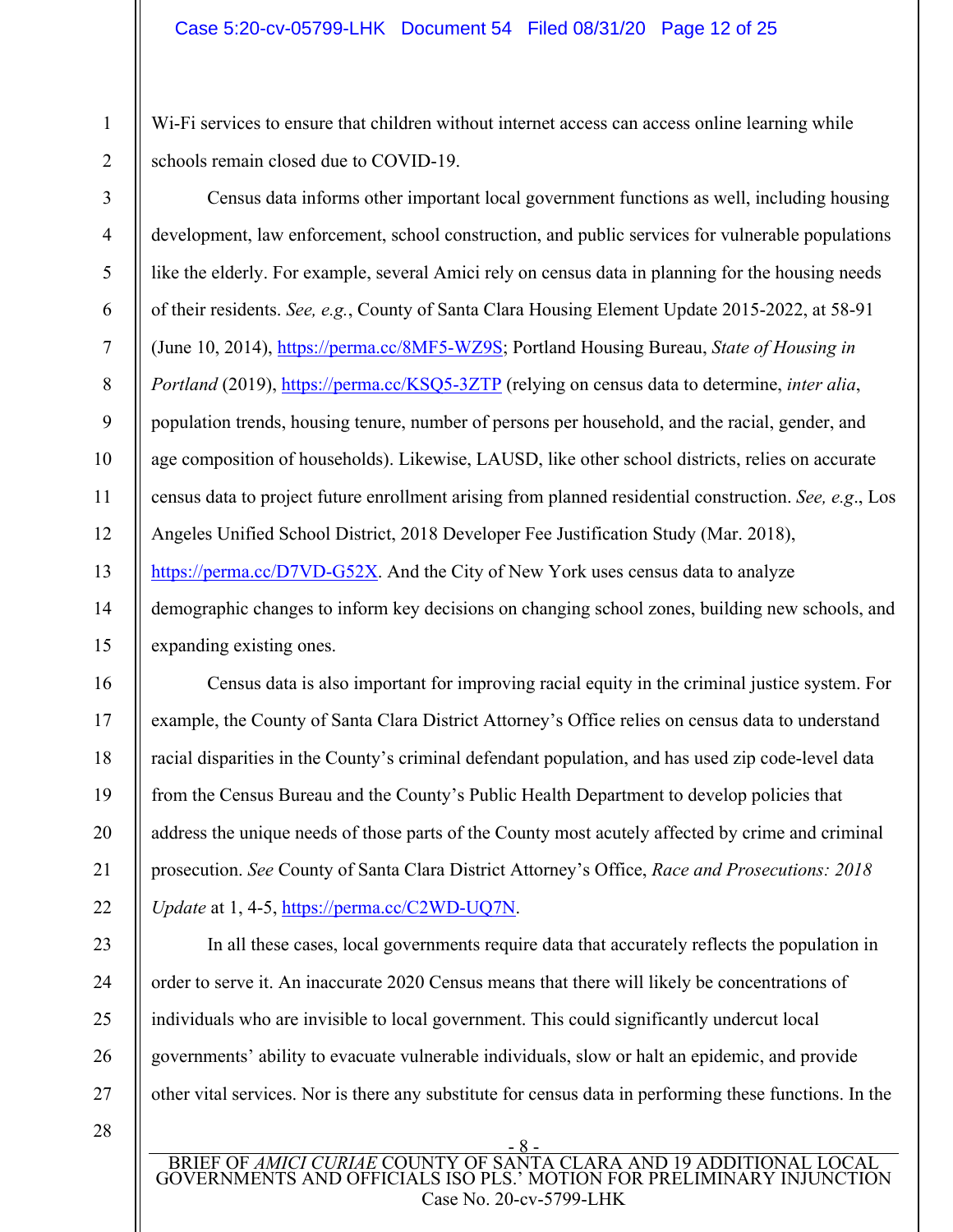past, the County of Santa Clara attempted to supplement census data through the use of private demographers, but that effort failed because the private information simply was not reliable enough at the level of granularity required by local government operations. Moreover, like the ACS, private data is often based on the decennial census and therefore may not be a true alternative.

## **B. Local Governments Rely on Census-Based Funding to Provide Vital Social Safety-Net Services**

According to the Census Bureau, in the 2015 fiscal year alone, census data was used to distribute more than \$675 billion in federal funds. M. Hotchkiss & J. Phelan, *U.S. Census Bureau, Uses of Census Bureau Data in Federal Funds Distribution* at 8 (Sept. 2017), https://perma.cc/ BQ32-MKM2. A large portion of this census-based funding goes to basic services like nutrition support and health care for the community's most vulnerable members, including victims of crime and children who are low-income or have been subjected to severe abuse and neglect. *Id*. at 16. Much of this funding flows through local governments, which are in many cases responsible for administering these programs.

A decennial census that differentially undercounts Amici's populations, or otherwise results in inaccurate data about them, will inappropriately reduce the funds allocated for these critical safety-net services. For example, several Amici administer programs that depend on tens of millions of dollars in federal funding, including for victims' services offices; Medicaid; Temporary Assistance to Needy Families (TANF); the Special Supplemental Nutrition Program for Women, Infants, and Children (WIC); Community-Based Child Abuse Prevention; foster care; and HUD grants to improve affordable housing, homeless shelters, and infrastructure. Many of these programs provide lifesaving benefits. WIC is one example; according to the federal government itself, "WIC saves lives" and "improves the health of nutritionally at-risk women, infants and children." U.S. Dep't of Ag., *About WIC-How WIC Helps* (Nov. 18, 2013), https://perma.cc/ 3FUF-UV4F. WIC provides food, nutrition education, breastfeeding promotion and support, referrals, and access to health and social services to low-income infants and their mothers. Similarly, TANF subsidizes food purchases by low-income families.

27 28

1

2

3

4

5

6

7

8

9

10

11

12

13

14

15

16

17

18

19

20

21

22

23

24

25

26

<u>. 9 - </u> BRIEF OF *AMICI CURIAE* COUNTY OF SANTA CLARA AND 19 ADDITIONAL LOCAL GOVERNMENTS AND OFFICIALS ISO PLS.' MOTION FOR PRELIMINARY INJUNCTION Case No. 20-cv-5799-LHK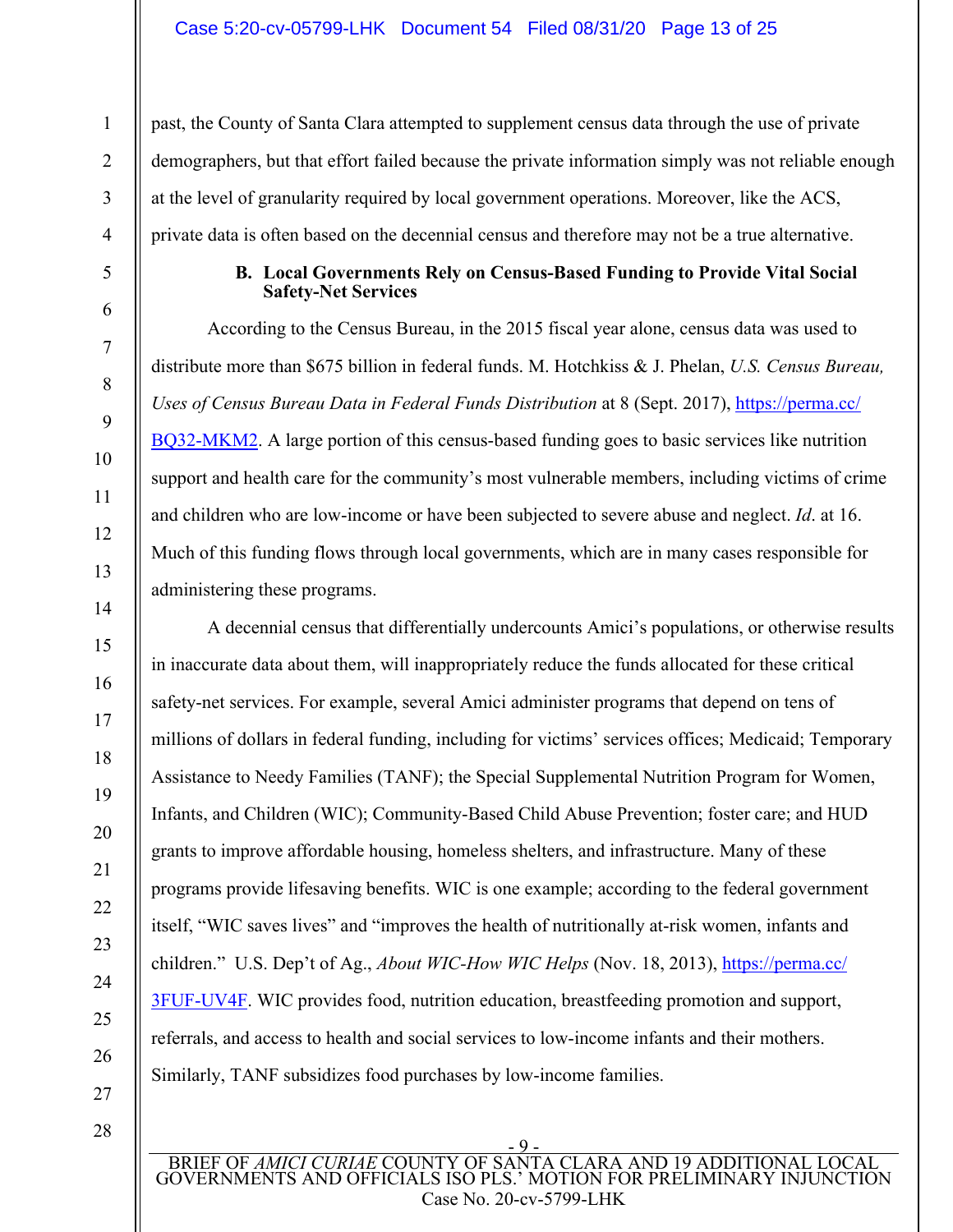#### Case 5:20-cv-05799-LHK Document 54 Filed 08/31/20 Page 14 of 25

Unsurprisingly, access to such basic necessities has a profound impact on the health of recipients and the community as a whole. For example, access to WIC benefits reduces infant deaths, improves cognitive development in children, and increases the likelihood that children will have regular medical care and up-to-date immunizations. *Id.* All of this results in savings to the public as a whole. Children with these supports have the foundation to be healthy, productive members of their communities—and in the short term, WIC has been shown to nearly halve health care costs in the first 60 days after birth. *Id*.

Local governments also rely heavily on census-based funding, including child abuse prevention funds, foster care funds, and social services block grants, to operate foster care programs and initiatives to prevent child abuse. These programs identify and protect children who are victims of physical or sexual abuse or serious neglect. They provide support for children and families who can be safely kept together or reunited and safety for those who cannot. In some cases, connecting families to the nutrition benefits outlined above can keep children in their homes and avoid the trauma of family separation. And where child safety requires placement with a different family, local governments provide support to the foster families that provide children with stable and safe living environments. Like nutrition support, protecting children from abuse and providing safe homes promotes the health of the entire community by promoting the health and safety of its children. Census-based funding is critical to these efforts.

19 20 21 22 23 24 25 26 27 Schools likewise depend on census-based funding to support vulnerable student populations. For example, schools use Title I funds to provide services to students who might not be able to remain in school without support. Funding under Title II, Title IV, and the Child Care and Development Block Grant program also provide critical resources for school districts to serve low-income and special-needs students and thus support the goal of ensuring that every child has the opportunity to thrive in school. For LAUSD, census-based funding through these programs totaled more than \$367 million in 2017-2018. If funding is reduced, local schools that already face challenges in providing basic classroom services will probably need to further curtail or cut nonessential services. Inaccuracy and differential undercounts in the 2020 Census will drastically

28

1

2

3

4

5

6

7

8

9

10

11

12

13

14

15

16

17

18

- 10 - BRIEF OF *AMICI CURIAE* COUNTY OF SANTA CLARA AND 19 ADDITIONAL LOCAL GOVERNMENTS AND OFFICIALS ISO PLS.' MOTION FOR PRELIMINARY INJUNCTION Case No. 20-cv-5799-LHK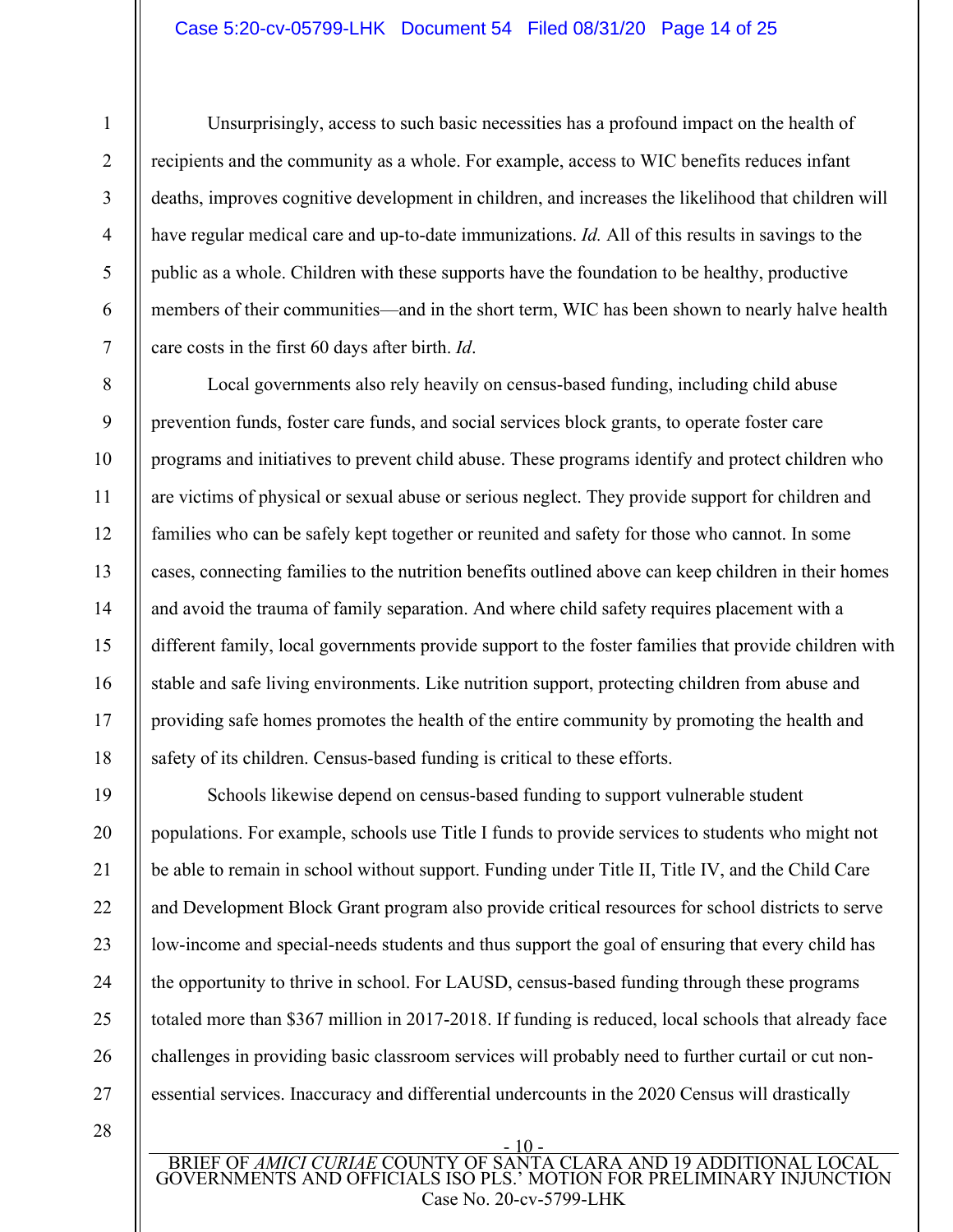impact critical educational funding for Amici's schools, with the consequences worse the greater the inaccuracy and undercount.

Census-based funding also supports law enforcement agencies and crime victims and witnesses. It funds offices that offer victims of domestic abuse, elder abuse, and child sexual abuse help with filing claims for compensation, advocacy within the criminal justice system, crisis counseling, and emergency financial assistance. The work of victims' services offices, which are partly supported by these funds, makes a significant difference in the lives of victims of crime.

Local governments have a near-universal charge to do more with less, and many struggle to meet their basic obligations. The disproportionate undercount and compromised data quality that will inevitably follow from Defendants' decision to shorten 2020 Census field operations will likely result in the loss of millions of dollars in federal funding allocated to Amici with no corresponding reduction in the level of services necessary to address community needs. By way of example, Montgomery County, Pennsylvania estimates that a five percent undercount of its residents could cost the county more than 72 million dollars in federal funding for schools, infrastructure, Medicaid, SNAP, housing choice vouchers, and other programs. Filling gaps left by reduced federal funding will mean fewer resources for other community needs. As a result, already-burdened local governments may be forced to reduce or eliminate services, causing significant harm to residents who need the most support.

19

20

21

22

23

24

25

26

27

28

1

2

3

4

5

6

7

8

9

10

11

12

13

14

15

16

17

18

# **C. Local Governments Need Accurate Census Data to Ensure Electoral Districts Advance Principles of Representative Democracy**

- 11 - Accurate census data is the linchpin to the constitutional guarantee of equal representation. Local governments across the country rely on census data to ensure equality of population among legislative districts. The Supreme Court has repeatedly observed that state and local governments must apportion their single-member districts so that each district has roughly the same population. These rules govern elections for state legislative seats, county boards of supervisors, and city councils*. Evenwel v. Abbott*, 136 S. Ct. 1120, 1124 (2016) (citing *Brown v. Thomson*, 462 U.S. 835, 842–43 (1983)); *Avery v. Midland Cty., Tex*., 390 U.S. 474, 485–86 (1968) (single-member local government districts); *Reynolds v. Sims*, 377 U.S. 533, 568 (1964) (state legislative districts).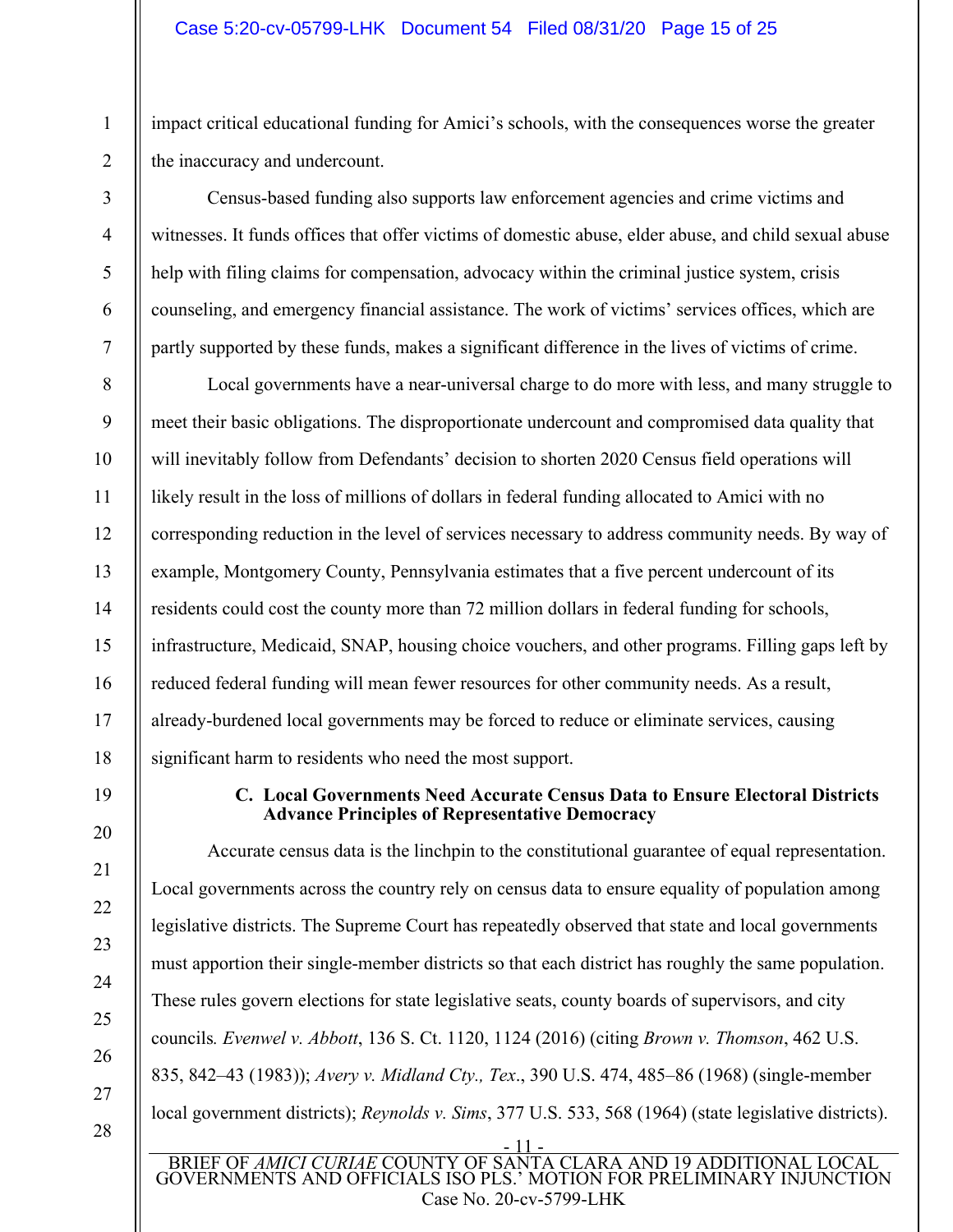## Case 5:20-cv-05799-LHK Document 54 Filed 08/31/20 Page 16 of 25

The Enumeration Clause's articulation of "a strong constitutional interest in [the] accuracy" of the census, *Utah v. Evans*, 536 U.S. 452, 478 (2002), facilitates the Constitution's "one-person, onevote principle," *Evenwel*, 136 S. Ct. at 1130, by furnishing the population data upon which to draw electoral districts.

But governments cannot draw lawful electoral districts if they do not know how many residents they serve and where those residents live. So inaccuracies in census data can introduce disparities in size among districts. These disparities prevent residents—voters and nonvoters alike—from having equal access to their local and state elected representatives, and corrupt "the fundamental principle of representative government in this country … of equal representation for equal numbers of people," *Reynolds*, 377 U.S. at 560–61. Accordingly, truncating census field operations heightens the risk that inaccurate census data will undermine political representation, especially in jurisdictions like Amici with diverse and unevenly distributed populations.

13

1

2

3

4

5

6

7

8

9

10

11

12

14

15

16

17

18

# **II. Defendants' Decision to Slash the Time for Critical Census Follow-Up Efforts Will Cause a Differential Undercount and Undermine Census Data Quality**

Defendants' decision to drastically curtail the time for 2020 Census data collection efforts will undermine the accuracy of the census count and compromise the quality of census data, thereby threatening the health, safety, and basic political rights of all of Amici's residents—and the residents of jurisdictions across the nation.

19 20 21 22 23 24 25 26 While the majority of households across the country self-respond to the census, the Census Bureau engages in in-person follow-up efforts, called Non-Response Follow-Up or NRFU, for those households that do not respond. The population requiring NRFU disproportionately includes people from hard-to-count communities, including racial and ethnic minorities, non-English speakers, undocumented immigrants, persons who distrust the government, and low-income persons. In the Census Bureau's own words, NRFU "is entirely about hard-to-count populations." U.S. Census Bureau, 2020 Census Operational Plan, at 212 (Dec. 2018) [hereinafter "2018 Operational Plan"], https://perma.cc/VH4Q-EKSU.

27 28

> - 12 - BRIEF OF *AMICI CURIAE* COUNTY OF SANTA CLARA AND 19 ADDITIONAL LOCAL GOVERNMENTS AND OFFICIALS ISO PLS.' MOTION FOR PRELIMINARY INJUNCTION Case No. 20-cv-5799-LHK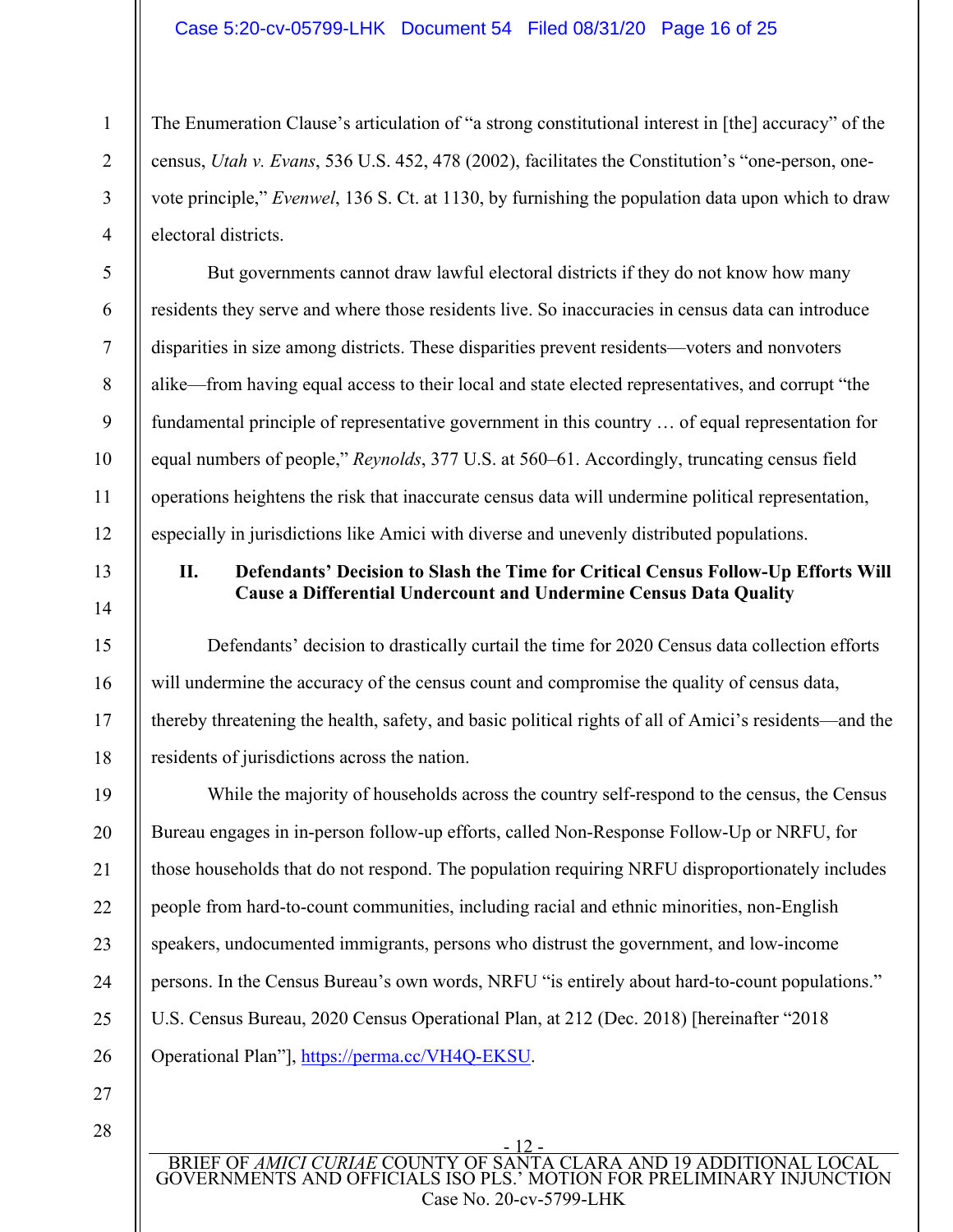# Case 5:20-cv-05799-LHK Document 54 Filed 08/31/20 Page 17 of 25

2 3

4

5

6

7

8

9

10

11

12

13

14

15

16

17

18

19

20

21

22

23

24

25

1

Even before the COVID-19 pandemic, the Census Bureau faced significant challenges enumerating some of these hard-to-count groups, including in Amici's jurisdictions. As a result of the Trump Administration's hostility towards immigrants and its efforts to politicize the census including its unsuccessful attempt to add a citizenship question to the 2020 Census, *see Dep't of Commerce v. New York*, 139 S. Ct. 2551 (2019), and its current efforts to exclude undocumented individuals from the population count used to apportion congressional seats<sup>4</sup>—immigrant and Latinx populations remain apprehensive about responding to the census. For example, communitybased organizations and county officials engaged in census education efforts in Santa Clara County and Monterey County have reported fear and distrust from residents of predominantly immigrant neighborhoods, including concerns about the privacy of census responses and the possibility that they could be used for immigration enforcement efforts. Similarly, New York City has responded to community members' expressed concerns, fears, and confusion by expanding efforts to encourage participation and dispel misinformation, including the misconception that undocumented immigrants do not have to be counted or will be tracked and deported if they complete the census. These communities' hesitation to self-respond underscores why a fulsome NRFU effort targeted at hard-to-count populations is critical for the 2020 Census to maximize the completeness and accuracy of the enumeration.

The onset of the COVID-19 pandemic has further exacerbated the difficulty of obtaining a complete and accurate count. Despite significant investment by several of Amici in raising community awareness about the 2020 Census, the COVID-19 pandemic disrupted planned outreach and educational efforts. The spread of COVID-19 forced the Census Bureau to suspend its field operations and adjust its enumeration efforts to balance the need for an accurate population count with protecting the health and safety of Census Bureau enumerators and the public. Of particular importance, the Census Bureau did not conduct its NRFU efforts between May 13 and July 31, 2020 (a period of 79 days) as originally planned. Instead, the Census Bureau announced on

- 26
- 27 28

<sup>- 13 -</sup>  <sup>4</sup> *See City of San Jose v. Trump*, No. 5:20-cv-05167-LHK (N.D. Cal. filed July 27, 2020); *State of California v. Trump*, No. 5:20-cv-05169-LHK (N.D. Cal. filed July 28, 2020).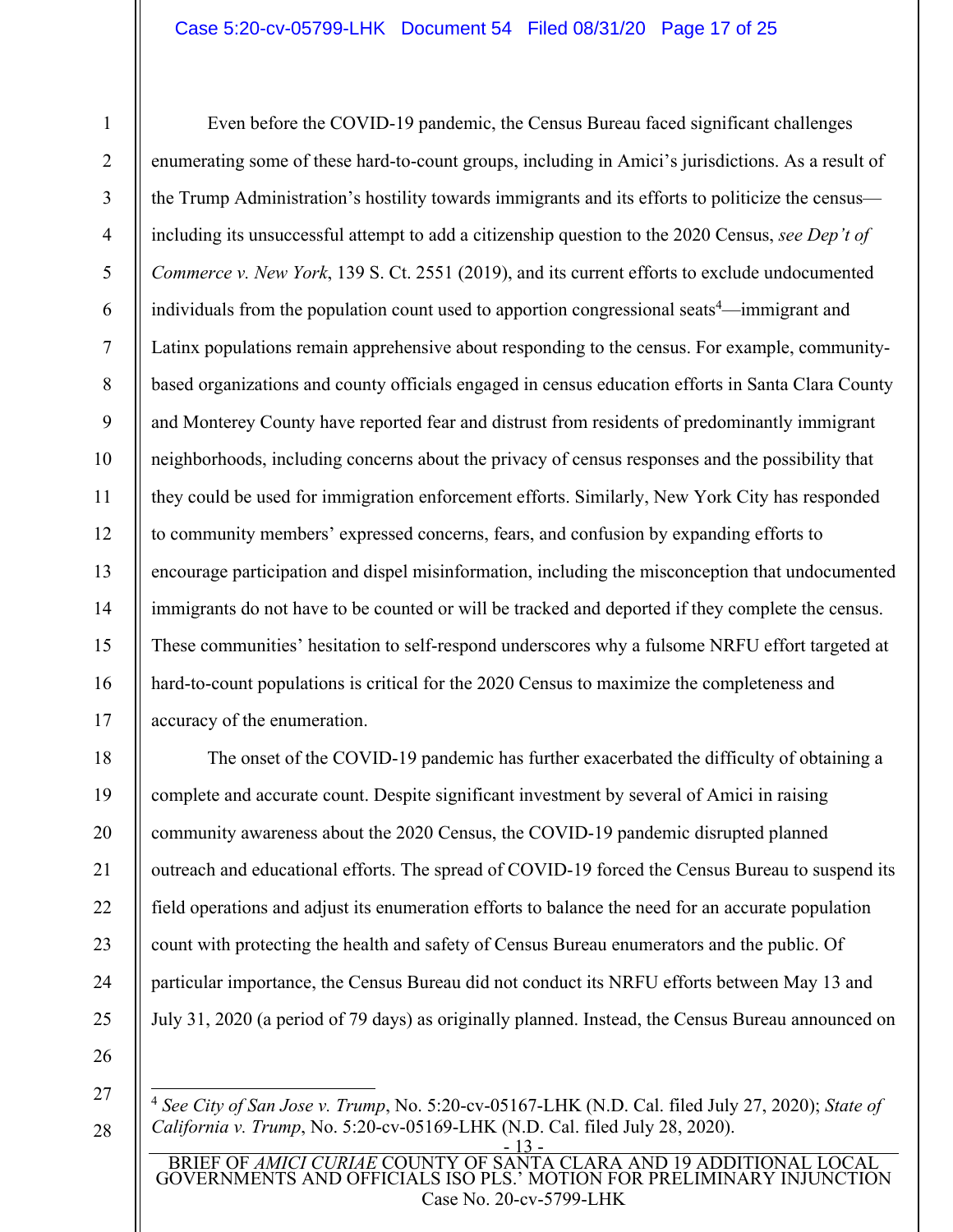April 13, 2020 that NRFU would instead be conducted between August 11 and October 31, 2020 (81 days). Crucially, while the NRFU period was moved back, the length of the NRFU period remained roughly the same. This made good sense: when it originally planned its NRFU operations, the Bureau anticipated that 39.5 percent of the population would not self-respond, and, as of August 3, 37 percent of the population indeed had not done so.

But now, Defendants have abruptly reversed course and decided to end all census data collection on September 30, 2020, and to do so Defendants have reduced the NRFU period by more than a third, from 81 days to 52. Census Bureau enumerators will now have to attempt to count roughly the same number of non-responding households as originally planned for in less than two-thirds the time. And they will have to accomplish this feat while the COVID-19 pandemic continues to ravage the country.

To add another layer to the problem, the challenges presented by COVID-19 have also frustrated attempts by local governments, including Amici, to support the Census Bureau's efforts—support that the Bureau had assumed would be robust when it allocated 11 weeks to NRFU. *See, e.g.*, 2018 Operational Plan, *supra*, at 10, 18-21, 105, 206, 209-211. Yet because of the pandemic, traditional forms of local on-the-ground outreach—including person-to-person assistance and education through libraries and community-based organizations—have been replaced by social media, texting, and phone-banking. Curtailment of neighborhood canvassing, inperson events, and in-person communication makes the already challenging task of encouraging participation by hard-to-count communities even more difficult. These are further reasons that shortening the period for data collection is especially harmful under the circumstances of the pandemic.

Data from Amici's jurisdictions illustrate the challenges that enumerators will face in attempting to obtain a complete and accurate count during a drastically shortened NRFU period. For example, while Santa Clara County as a whole remains above the national self-response rate, several census tracts in the County have self-response rates below 50%—meaning that more than half the residents of those census tracts remain uncounted. *See* U.S. Census Bureau, *Response* 

28

1

2

3

4

5

6

7

8

9

10

11

12

13

14

15

16

17

18

19

20

21

22

23

24

25

26

27

- 14 - BRIEF OF *AMICI CURIAE* COUNTY OF SANTA CLARA AND 19 ADDITIONAL LOCAL GOVERNMENTS AND OFFICIALS ISO PLS.' MOTION FOR PRELIMINARY INJUNCTION Case No. 20-cv-5799-LHK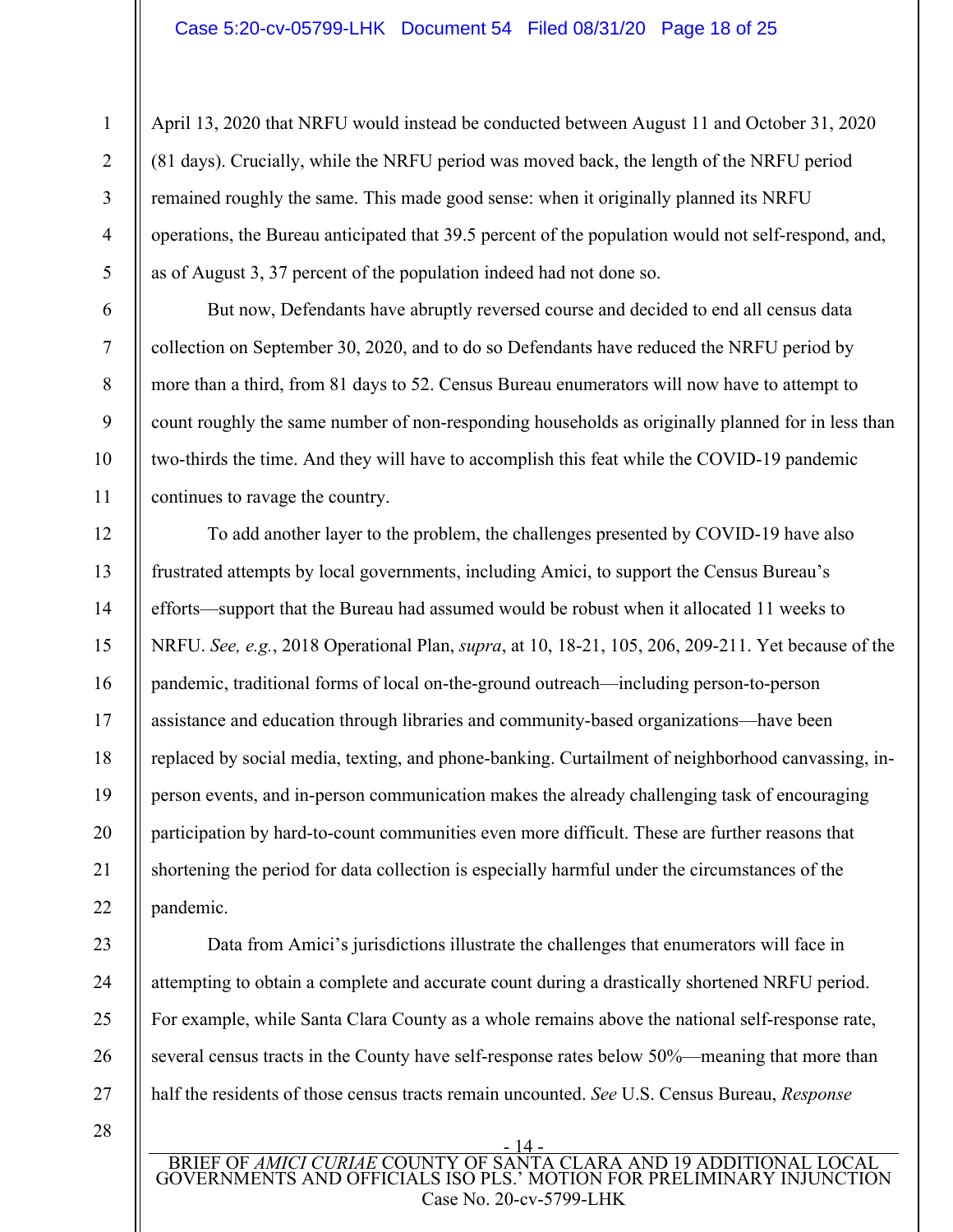# Case 5:20-cv-05799-LHK Document 54 Filed 08/31/20 Page 19 of 25

1 2 3 4 5 6 7 8 9 10 11 12 13 14 15 16 17 18 19 20 21 22 23 24 25 26 27 28 *Rates* https://2020census.gov/en/response-rates.html [hereinafter "*Response Rates*"]. The five hardest-to-count census tracts in the County—which include areas with significant foreign-born populations, limited English-speaking households, and high levels of poverty—each have 2020 Census self-response rates that are significantly lower (in most cases 10 percentage points lower) than those tracts' 2010 Census self-response rates. *See id.*; California Census Office, *Census 2020 California Hard-to-Count Fact Sheet: Santa Clara County*, https://perma.cc/55G8-RPKU. The City of Stockton has some of the hardest-to-count census tracts in California. *See* California Census Office, *Census 2020 California Hard-To-Count Fact Sheet: Stockton City*, https://perma.cc/PD7E-TD6C (identifying several tracts with hard-to-count index scores of 111 and above, as compared to the median California index value of 59). And as of August 30, 2020, the self-response rates in New York City (57.4 percent) and Dallas (56.3) similarly remain below the national self-response rate of 63.1 percent, particularly in parts of these cities with significant minority populations. In Dallas, for example, almost half of the residents of several districts have not self-responded to the 2020 Census. Similarly, in New York City's predominantly Black neighborhoods, average self-response rates are more than five percentage points below the City's average, and certain largely Hispanic neighborhoods have self-response rates of less than 42 percent. NYC Dep't of City Planning, Weekly Reports on NYC 2020 Census Self-Response, https://perma.cc/AWH5-JSR3 (August 6 Report, at 6); https://perma.cc/Q6UY-H7AS (June 4 Report, at 5)*.*These disparities threaten to produce a significant differential *and* absolute undercount, as these two groups together constitute more than half the City's population. Reaching hard-to-count groups during a truncated NRFU process is further complicated by the fact that COVID-19 has disproportionately affected vulnerable residents for whom NRFU is especially important. For example, poor and Latinx neighborhoods in Santa Clara County have been the hardest hit by COVID-19, and many of the census tracts in these zip codes have significantly lower self-response rates than more affluent parts of the county. *See Response Rates*, *supra*; Leonardo Castañeda and David Debolt, *Death reports show coronavirus hits San Jose's poor, Latino neighborhoods hardest*, San Jose Mercury News (May 10, 2020), https://perma.cc/

- 15 - BRIEF OF *AMICI CURIAE* COUNTY OF SANTA CLARA AND 19 ADDITIONAL LOCAL GOVERNMENTS AND OFFICIALS ISO PLS.' MOTION FOR PRELIMINARY INJUNCTION Case No. 20-cv-5799-LHK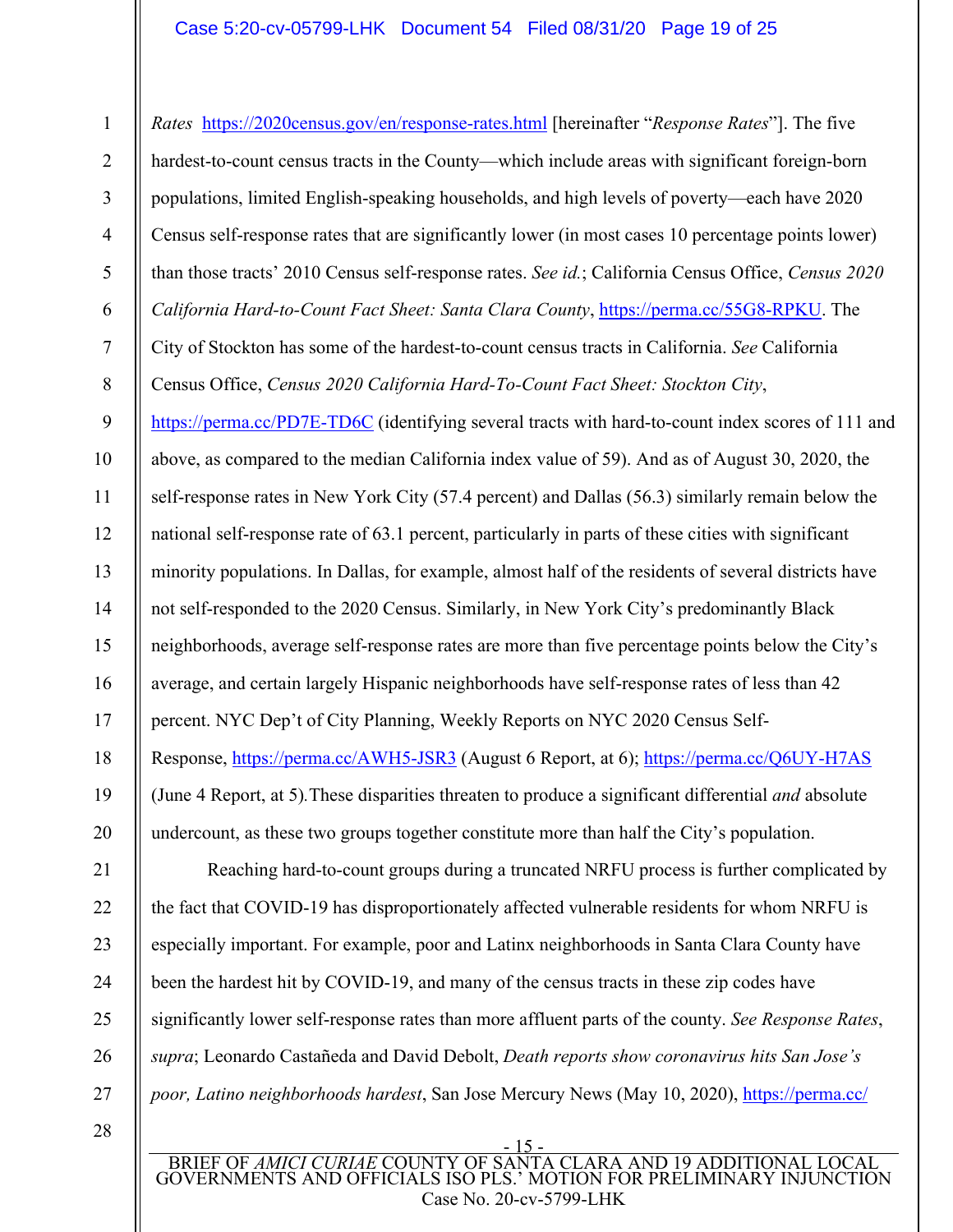9QVJ-CYJ3. High levels of COVID-19 infection and death create additional hurdles to conducting an accurate count of communities with large immigrant populations in mixed-status families, irregular housing, and low self-response. These hurdles necessitate tremendous efforts on the part of the Census Bureau, efforts that are challenging at best, and close to impossible under Defendants' sharp truncating of field operations.

By giving census enumerators even less time to contact the hard-to-count households that are disproportionately represented in the NRFU universe, even though those households are often the most affected by COVID-19, Defendants' decision will cause the Census Bureau to fail to count even more hard-to-count households. When households do not self-respond or respond directly to NRFU efforts—efforts cut short by Defendants' decision—the Census Bureau attempts to count them by relying on proxies (such as neighbors and landlords), administrative records, and statistical imputation. But these secondary data sources are substantially less accurate than households' own self-response or NRFU response.<sup>5</sup> The Bureau's increased reliance on these secondary data sources produces at least two distinct harms to census data. First, by rushing NRFU and forcing the Census Bureau to resort to significantly less reliable enumeration methods, Defendants' decision will result in a differential undercount. Second, even in the unlikely event that the Bureau is somehow able to accurately determine the *number* of people in hard-to-count

<sup>5</sup> For example, proxies are significantly less likely to accurately report information about an uncounted household. Thomas Mule, U.S. Census Bureau, DSSD 2010 Census Coverage

https://perma.cc/9X7G-MJJQ (during NRFU, proxies correctly report number of household

origin, and age groups"). Finally, since statistical imputation uses data from neighboring households to predict the number and characteristics of an unenumerated household, error is

undercounts of Blacks, Hispanics, and Native Americans. Mule, *supra*, at 16, Table 8.

members just 70 percent of the time, compared to household members' 93 percent correct response rate). And reliance on administrative records would also differentially undercount marginalized populations, including racial and ethnic minorities, because these populations are among the least likely to have sufficient administrative records. Sonya Rastogi and Amy O'Hara, 2010 Census Match Study, U.S. Census Bureau at 47 (Nov. 16, 2012), https://perma.cc/GX9X-RF5D (higher percentage of non-Hispanic than Hispanic households had matching administrative records data, and thus relying on administrative records could "produce undercounts for various race, Hispanic

Measurement Memorandum Series 2010-G-01 at 30, Table 21 (May 22, 2012),

18

17

1

2

3

4

5

6

7

8

9

10

11

12

13

14

15

16

- 19
- 20
- 21
- 22
- 23
- 24

25

26

27

- 
- 28

BRIEF OF *AMICI CURIAE* COUNTY OF SANTA CLARA AND 19 ADDITIONAL LOCAL GOVERNMENTS AND OFFICIALS ISO PLS.' MOTION FOR PRELIMINARY INJUNCTION Case No. 20-cv-5799-LHK

 $-16$ 

introduced because the demographic characteristics of households that do not respond are unknown and may differ substantially from the characteristics reported by households that do. For example, despite the use of statistical imputation in the 2010 Census, there were still statistically significant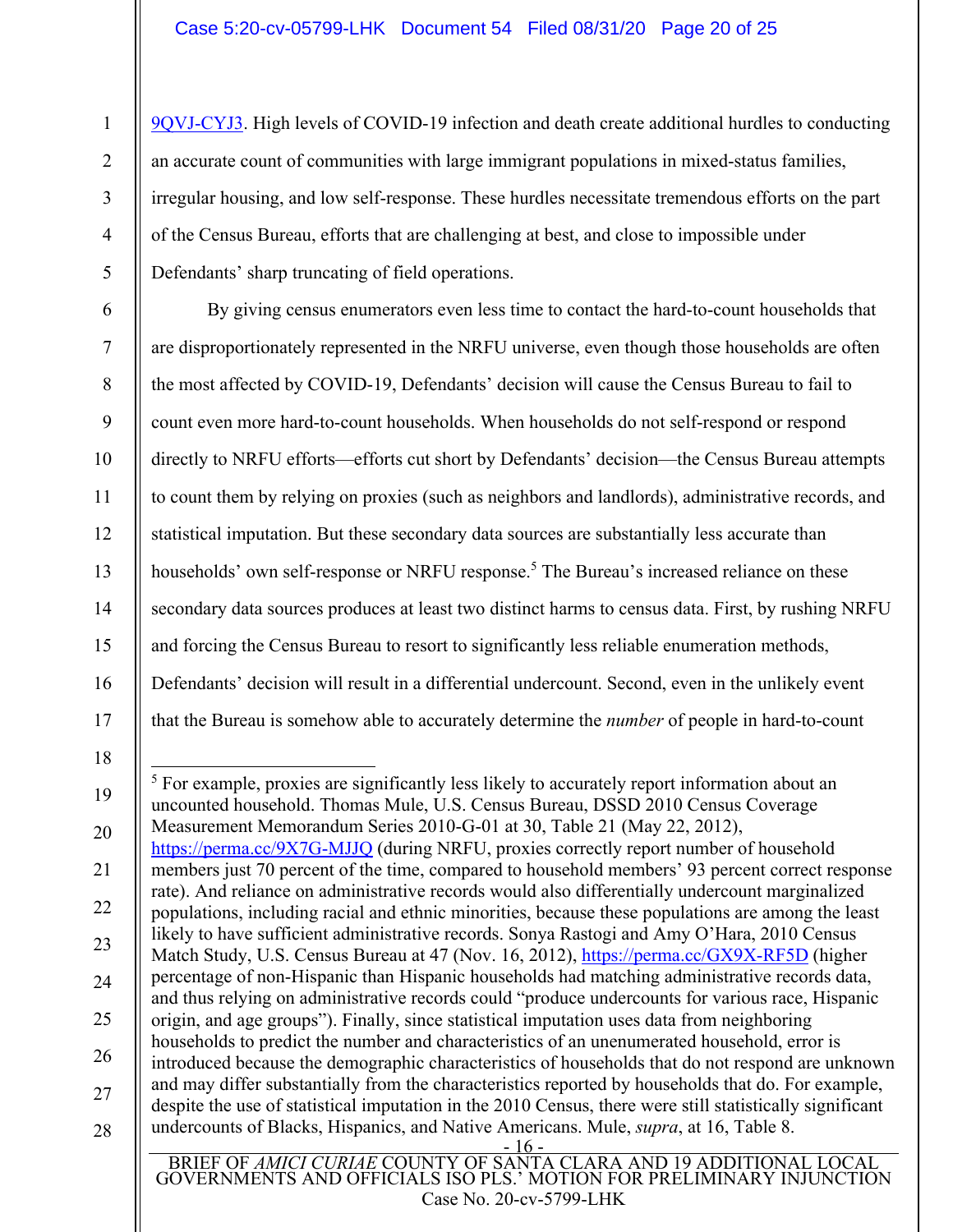#### Case 5:20-cv-05799-LHK Document 54 Filed 08/31/20 Page 21 of 25

households that remain uncounted after NRFU, there are likely to be significant inaccuracies in the recorded characteristics (e.g., age, gender, race) of those households, undermining the accuracy of census demographic data upon which local governments rely.

3 4

5

6

7

8

9

10

11

12

13

14

1

2

Defendants' decision entirely fails to contend with these plainly foreseeable consequences. The decision offers no justification for shortening 2020 Census operations, other than the need to meet a deadline that Census Bureau officials have already stated they cannot meet while fulfilling the Bureau's basic constitutional duty. It does not even acknowledge the Bureau's deeply researched prior plan to commit more than 11 weeks to NRFU, which the Bureau had preserved in its April 13 decision to suspend field operations and postpone the NRFU period to August. And it cites no evidence that the Bureau can obtain an accurate count on a shortened timeframe, despite its prior conclusion that it could not. Defendants' absence of reasoned justification, lack of explanation for the departure from the Bureau's prior position, and failure to consider important aspects of enumerating hard-to-count communities during a pandemic on a drastically shortened timeframe is arbitrary, capricious, and counterproductive.

15 16 17 18 19 20 21 22 23 24 25 26 Defendants' decision to rush the 2020 Census count by pursuing a course that will likely bring about a differential undercount is also fundamentally inconsistent with the constitutional mandate of a decennial census. As the Supreme Court has held, the Enumeration Clause of the U.S. Constitution reflects a "strong interest in accuracy" of the Census. *Utah v. Evans*, 536 U.S. at 478. The Secretary of Commerce's discretionary authority over the conduct of the census is not boundless: he must exercise it in a manner that bears "a reasonable relationship to the accomplishment of an actual enumeration of the population." *Wisconsin v. City of New York*, 517 U.S. 1, 20 (1996). Abandoning the Census Bureau's well thought-out COVID-19 operational adjustments in order to rush to complete data collection is anathema to this constitutional directive. Defendants' decision will worsen the accuracy of the census data collected, and by cutting NRFU short, will specifically exacerbate the undercounting of hard-to-count populations, including immigrant and Latinx communities. The consequences of this differential undercount will

- 27
- 28

- 17 - BRIEF OF *AMICI CURIAE* COUNTY OF SANTA CLARA AND 19 ADDITIONAL LOCAL GOVERNMENTS AND OFFICIALS ISO PLS.' MOTION FOR PRELIMINARY INJUNCTION Case No. 20-cv-5799-LHK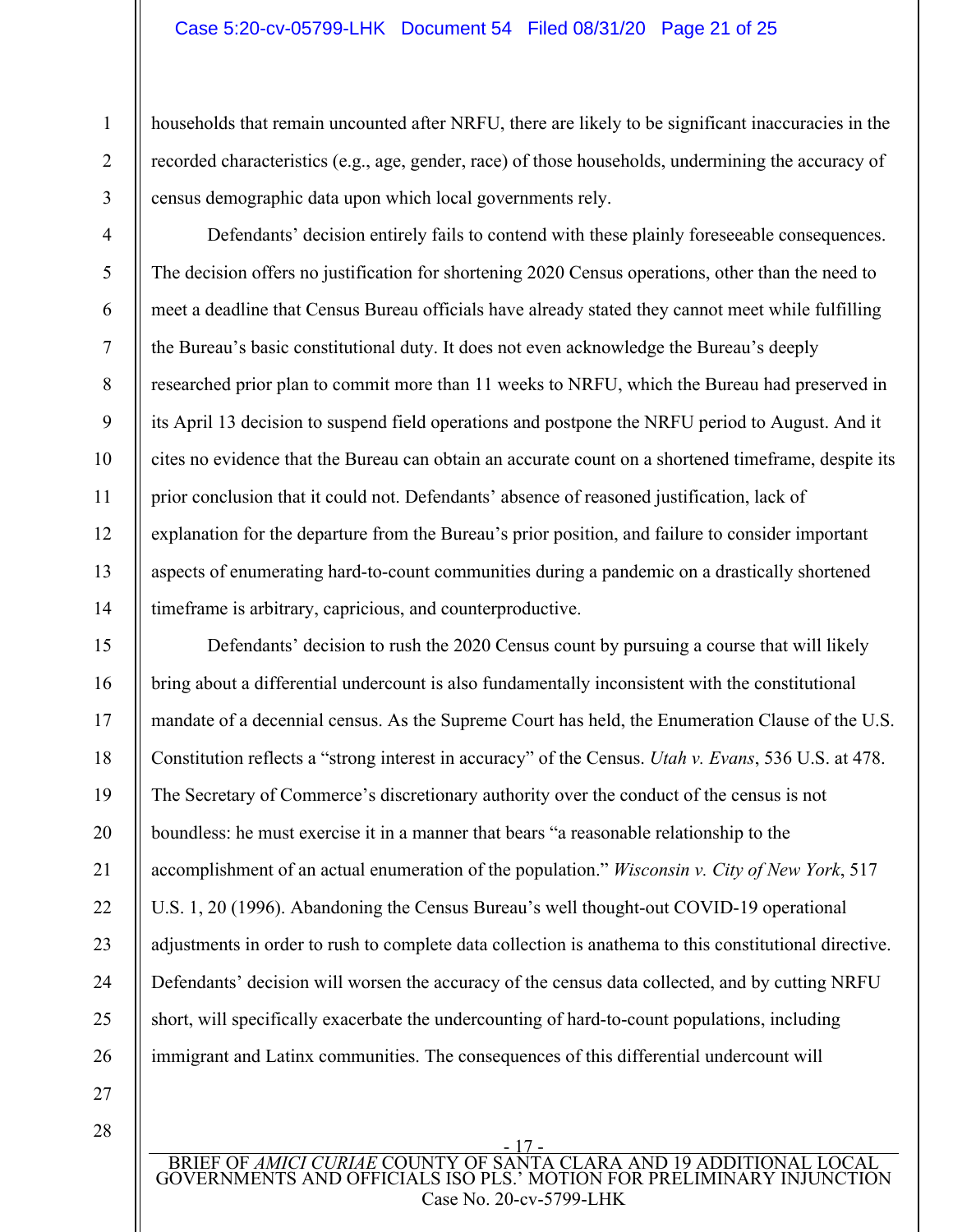|                                |                                                           |                                   | Case 5:20-cv-05799-LHK Document 54 Filed 08/31/20 Page 22 of 25                                                                              |  |
|--------------------------------|-----------------------------------------------------------|-----------------------------------|----------------------------------------------------------------------------------------------------------------------------------------------|--|
| $\mathbf{1}$<br>$\overline{2}$ | local governments' ability to deliver necessary services. |                                   | reverberate to all residents, harming their fundamental right to equal representation and disrupting                                         |  |
| 3                              |                                                           | <b>CONCLUSION</b>                 |                                                                                                                                              |  |
| $\overline{4}$                 |                                                           |                                   |                                                                                                                                              |  |
|                                |                                                           |                                   | For the foregoing reasons, Amici Curiae respectfully request that this Court grant Plaintiffs'                                               |  |
| 5                              | motion for a preliminary injunction.                      |                                   |                                                                                                                                              |  |
| 6<br>$\tau$                    | DATED: August 31, 2020                                    |                                   | Respectfully submitted,                                                                                                                      |  |
| 8                              |                                                           |                                   | <b>COUNTY OF SANTA CLARA</b>                                                                                                                 |  |
| 9                              |                                                           |                                   | JAMES R. WILLIAMS,<br><b>County Counsel</b>                                                                                                  |  |
| 10                             |                                                           |                                   |                                                                                                                                              |  |
| 11                             |                                                           | By:                               | /s/ Raphael N. Rajendra<br>Raphael N. Rajendra                                                                                               |  |
| 12                             |                                                           |                                   | Deputy County Counsel                                                                                                                        |  |
| 13                             |                                                           |                                   | Greta S. Hansen                                                                                                                              |  |
| 14                             |                                                           |                                   | Karun Tilak<br>Marcelo Quinoñes                                                                                                              |  |
| 15                             |                                                           |                                   | 70 West Hedding Street<br>East Wing, 9th Floor                                                                                               |  |
| 16                             |                                                           |                                   | San Jose, California 95110                                                                                                                   |  |
| 17                             |                                                           |                                   | Tel. (408) 299-5900<br>Fax (408) 292-7240                                                                                                    |  |
| 18                             |                                                           |                                   | Greta.Hansen@cco.sccgov.org<br>Raphael.Rajendra@cco.sccgov.org                                                                               |  |
|                                |                                                           |                                   | Marcelo.Quinones@cco.sccgov.org                                                                                                              |  |
| 19                             |                                                           |                                   | Karun.Tilak@cco.sccgov.org                                                                                                                   |  |
| 20<br>21                       |                                                           |                                   | Attorneys for County of Santa Clara,<br>California                                                                                           |  |
| 22                             |                                                           |                                   |                                                                                                                                              |  |
| 23                             | <b>Additional Counsel for Amici Curiae</b>                |                                   |                                                                                                                                              |  |
| 24                             |                                                           |                                   |                                                                                                                                              |  |
| 25                             |                                                           |                                   |                                                                                                                                              |  |
| 26                             |                                                           |                                   |                                                                                                                                              |  |
| 27                             |                                                           |                                   |                                                                                                                                              |  |
| 28                             |                                                           |                                   |                                                                                                                                              |  |
|                                |                                                           | $-18-$<br>Case No. 20-cv-5799-LHK | BRIEF OF AMICI CURIAE COUNTY OF SANTA CLARA AND 19 ADDITIONAL LOCAL<br>GOVERNMENTS AND OFFICIALS ISO PLS.' MOTION FOR PRELIMINARY INJUNCTION |  |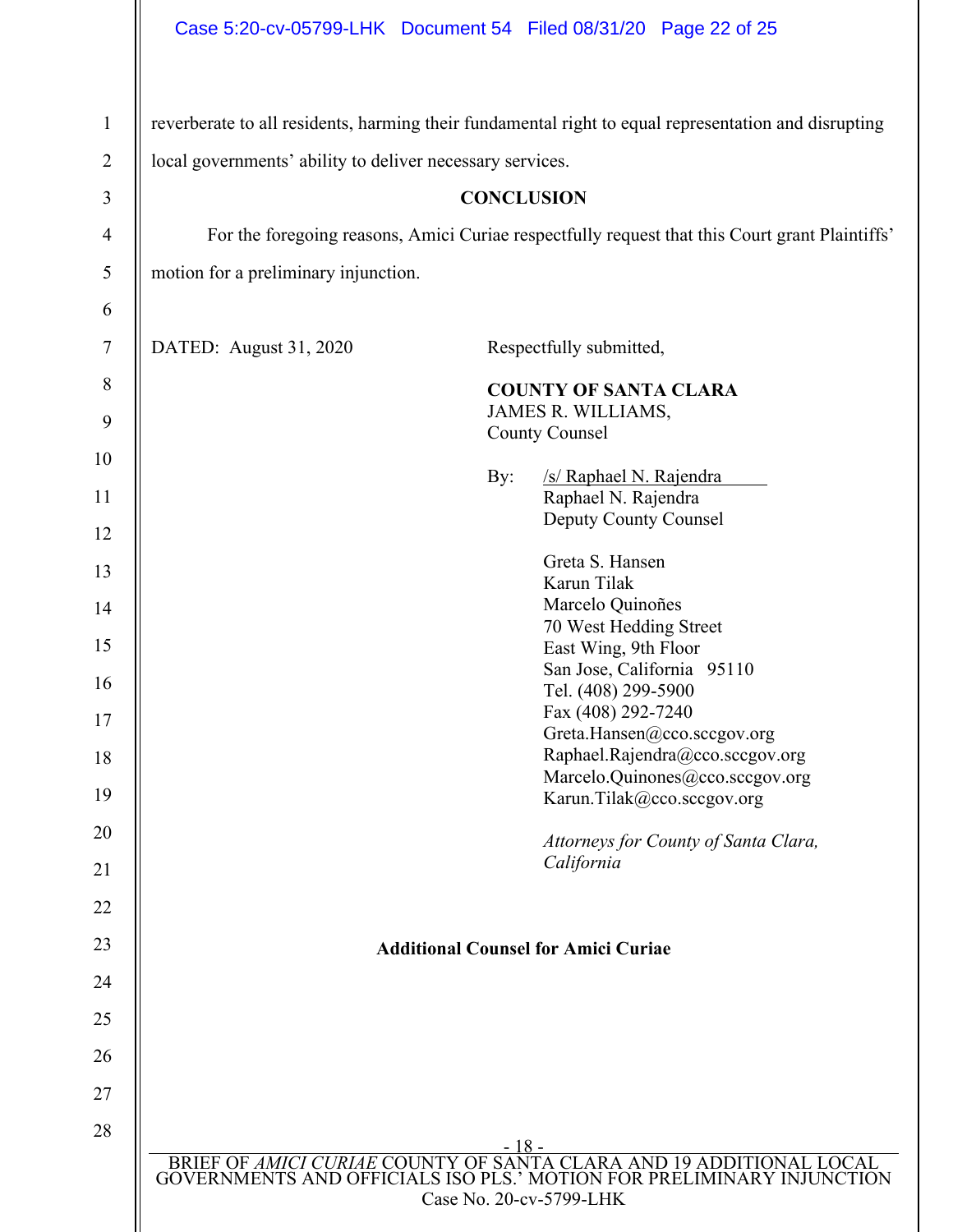| <b>County Counsel</b><br>Monterey County Counsel<br>County of Marin<br>Office of the County Counsel<br>3501 Civic Center Drive, Room 275<br>County of Monterey<br>168 West Alisal St., 3rd Fl.<br>San Rafael, CA 94903<br>Salinas, CA 93901<br>Tel. (415) 473-6117<br>Tel. (831) 755-5045<br>Fax (831) 755-5283<br>Attorney for County of Marin, California<br><b>JOHN C. BEIERS</b><br><b>JESSICA M. SCHELLER</b><br><b>County Counsel</b><br>Chief; Advice, Business $\&$<br>San Mateo County<br><b>Complex Litigation Division</b><br>400 County Center, Sixth Floor<br>500 W. Richard J. Daley Center<br>Redwood City, CA 94063<br>Tel. (650) 363-4775<br>Chicago, IL 60602<br>Fax (650) 363-4034<br>Tel. (312) 603-4320<br>Attorney for County of San Mateo, California<br>Attorney for Cook County, Illinois<br><b>JOSEPH J. KHAN</b><br>WILLIAM F. MARTIN<br>County Solicitor<br>County Solicitor<br>County of Bucks - Law Department<br>County of Delaware, Pennsylvania<br>55 E. Court St., Fifth Floor<br>Government Center, 2nd Floor<br>Doylestown, PA 18901<br>201 W. Front Street<br>Tel. (215) 348-6464<br>Media, PA 19063<br>Tel. (610) 891-4074<br>Attorney for County of Bucks, Pennsylvania<br>Attorney for County of Delaware,<br>Pennsylvania<br><b>JOSHUA M. STEIN</b><br><b>BARBARA J. PARKER</b><br><b>County Solicitor</b><br><b>City Attorney</b><br>Montgomery County Solicitor's Office<br>Office of the Oakland City Attorney<br>One Montgomery Plaza<br>Suite 800<br>Oakland, CA 94612<br>Tel. (510) 238-6623<br>Norristown, PA 19401<br>Tel. (610) 278-3033<br>Fax (510) 238-6500<br>Attorney for County of Montgomery,<br>Pennsylvania | <b>BRIAN E. WASHINGTON</b> | <b>LESLIE J. GIRARD</b>                     |
|------------------------------------------------------------------------------------------------------------------------------------------------------------------------------------------------------------------------------------------------------------------------------------------------------------------------------------------------------------------------------------------------------------------------------------------------------------------------------------------------------------------------------------------------------------------------------------------------------------------------------------------------------------------------------------------------------------------------------------------------------------------------------------------------------------------------------------------------------------------------------------------------------------------------------------------------------------------------------------------------------------------------------------------------------------------------------------------------------------------------------------------------------------------------------------------------------------------------------------------------------------------------------------------------------------------------------------------------------------------------------------------------------------------------------------------------------------------------------------------------------------------------------------------------------------------------------------------------------------------------------------------------------------------------|----------------------------|---------------------------------------------|
|                                                                                                                                                                                                                                                                                                                                                                                                                                                                                                                                                                                                                                                                                                                                                                                                                                                                                                                                                                                                                                                                                                                                                                                                                                                                                                                                                                                                                                                                                                                                                                                                                                                                        |                            |                                             |
|                                                                                                                                                                                                                                                                                                                                                                                                                                                                                                                                                                                                                                                                                                                                                                                                                                                                                                                                                                                                                                                                                                                                                                                                                                                                                                                                                                                                                                                                                                                                                                                                                                                                        |                            |                                             |
|                                                                                                                                                                                                                                                                                                                                                                                                                                                                                                                                                                                                                                                                                                                                                                                                                                                                                                                                                                                                                                                                                                                                                                                                                                                                                                                                                                                                                                                                                                                                                                                                                                                                        |                            |                                             |
|                                                                                                                                                                                                                                                                                                                                                                                                                                                                                                                                                                                                                                                                                                                                                                                                                                                                                                                                                                                                                                                                                                                                                                                                                                                                                                                                                                                                                                                                                                                                                                                                                                                                        |                            |                                             |
|                                                                                                                                                                                                                                                                                                                                                                                                                                                                                                                                                                                                                                                                                                                                                                                                                                                                                                                                                                                                                                                                                                                                                                                                                                                                                                                                                                                                                                                                                                                                                                                                                                                                        |                            |                                             |
|                                                                                                                                                                                                                                                                                                                                                                                                                                                                                                                                                                                                                                                                                                                                                                                                                                                                                                                                                                                                                                                                                                                                                                                                                                                                                                                                                                                                                                                                                                                                                                                                                                                                        |                            |                                             |
|                                                                                                                                                                                                                                                                                                                                                                                                                                                                                                                                                                                                                                                                                                                                                                                                                                                                                                                                                                                                                                                                                                                                                                                                                                                                                                                                                                                                                                                                                                                                                                                                                                                                        |                            | Attorney for County of Monterey, California |
|                                                                                                                                                                                                                                                                                                                                                                                                                                                                                                                                                                                                                                                                                                                                                                                                                                                                                                                                                                                                                                                                                                                                                                                                                                                                                                                                                                                                                                                                                                                                                                                                                                                                        |                            |                                             |
|                                                                                                                                                                                                                                                                                                                                                                                                                                                                                                                                                                                                                                                                                                                                                                                                                                                                                                                                                                                                                                                                                                                                                                                                                                                                                                                                                                                                                                                                                                                                                                                                                                                                        |                            |                                             |
|                                                                                                                                                                                                                                                                                                                                                                                                                                                                                                                                                                                                                                                                                                                                                                                                                                                                                                                                                                                                                                                                                                                                                                                                                                                                                                                                                                                                                                                                                                                                                                                                                                                                        |                            |                                             |
|                                                                                                                                                                                                                                                                                                                                                                                                                                                                                                                                                                                                                                                                                                                                                                                                                                                                                                                                                                                                                                                                                                                                                                                                                                                                                                                                                                                                                                                                                                                                                                                                                                                                        |                            | Cook County State's Attorney's Office       |
|                                                                                                                                                                                                                                                                                                                                                                                                                                                                                                                                                                                                                                                                                                                                                                                                                                                                                                                                                                                                                                                                                                                                                                                                                                                                                                                                                                                                                                                                                                                                                                                                                                                                        |                            |                                             |
|                                                                                                                                                                                                                                                                                                                                                                                                                                                                                                                                                                                                                                                                                                                                                                                                                                                                                                                                                                                                                                                                                                                                                                                                                                                                                                                                                                                                                                                                                                                                                                                                                                                                        |                            |                                             |
|                                                                                                                                                                                                                                                                                                                                                                                                                                                                                                                                                                                                                                                                                                                                                                                                                                                                                                                                                                                                                                                                                                                                                                                                                                                                                                                                                                                                                                                                                                                                                                                                                                                                        |                            |                                             |
|                                                                                                                                                                                                                                                                                                                                                                                                                                                                                                                                                                                                                                                                                                                                                                                                                                                                                                                                                                                                                                                                                                                                                                                                                                                                                                                                                                                                                                                                                                                                                                                                                                                                        |                            |                                             |
|                                                                                                                                                                                                                                                                                                                                                                                                                                                                                                                                                                                                                                                                                                                                                                                                                                                                                                                                                                                                                                                                                                                                                                                                                                                                                                                                                                                                                                                                                                                                                                                                                                                                        |                            |                                             |
|                                                                                                                                                                                                                                                                                                                                                                                                                                                                                                                                                                                                                                                                                                                                                                                                                                                                                                                                                                                                                                                                                                                                                                                                                                                                                                                                                                                                                                                                                                                                                                                                                                                                        |                            |                                             |
|                                                                                                                                                                                                                                                                                                                                                                                                                                                                                                                                                                                                                                                                                                                                                                                                                                                                                                                                                                                                                                                                                                                                                                                                                                                                                                                                                                                                                                                                                                                                                                                                                                                                        |                            |                                             |
|                                                                                                                                                                                                                                                                                                                                                                                                                                                                                                                                                                                                                                                                                                                                                                                                                                                                                                                                                                                                                                                                                                                                                                                                                                                                                                                                                                                                                                                                                                                                                                                                                                                                        |                            |                                             |
|                                                                                                                                                                                                                                                                                                                                                                                                                                                                                                                                                                                                                                                                                                                                                                                                                                                                                                                                                                                                                                                                                                                                                                                                                                                                                                                                                                                                                                                                                                                                                                                                                                                                        |                            |                                             |
|                                                                                                                                                                                                                                                                                                                                                                                                                                                                                                                                                                                                                                                                                                                                                                                                                                                                                                                                                                                                                                                                                                                                                                                                                                                                                                                                                                                                                                                                                                                                                                                                                                                                        |                            |                                             |
|                                                                                                                                                                                                                                                                                                                                                                                                                                                                                                                                                                                                                                                                                                                                                                                                                                                                                                                                                                                                                                                                                                                                                                                                                                                                                                                                                                                                                                                                                                                                                                                                                                                                        |                            |                                             |
|                                                                                                                                                                                                                                                                                                                                                                                                                                                                                                                                                                                                                                                                                                                                                                                                                                                                                                                                                                                                                                                                                                                                                                                                                                                                                                                                                                                                                                                                                                                                                                                                                                                                        |                            |                                             |
|                                                                                                                                                                                                                                                                                                                                                                                                                                                                                                                                                                                                                                                                                                                                                                                                                                                                                                                                                                                                                                                                                                                                                                                                                                                                                                                                                                                                                                                                                                                                                                                                                                                                        |                            |                                             |
|                                                                                                                                                                                                                                                                                                                                                                                                                                                                                                                                                                                                                                                                                                                                                                                                                                                                                                                                                                                                                                                                                                                                                                                                                                                                                                                                                                                                                                                                                                                                                                                                                                                                        |                            |                                             |
|                                                                                                                                                                                                                                                                                                                                                                                                                                                                                                                                                                                                                                                                                                                                                                                                                                                                                                                                                                                                                                                                                                                                                                                                                                                                                                                                                                                                                                                                                                                                                                                                                                                                        |                            |                                             |
|                                                                                                                                                                                                                                                                                                                                                                                                                                                                                                                                                                                                                                                                                                                                                                                                                                                                                                                                                                                                                                                                                                                                                                                                                                                                                                                                                                                                                                                                                                                                                                                                                                                                        |                            |                                             |
|                                                                                                                                                                                                                                                                                                                                                                                                                                                                                                                                                                                                                                                                                                                                                                                                                                                                                                                                                                                                                                                                                                                                                                                                                                                                                                                                                                                                                                                                                                                                                                                                                                                                        |                            | One Frank H. Ogawa Plaza, Eighth Floor      |
|                                                                                                                                                                                                                                                                                                                                                                                                                                                                                                                                                                                                                                                                                                                                                                                                                                                                                                                                                                                                                                                                                                                                                                                                                                                                                                                                                                                                                                                                                                                                                                                                                                                                        |                            |                                             |
|                                                                                                                                                                                                                                                                                                                                                                                                                                                                                                                                                                                                                                                                                                                                                                                                                                                                                                                                                                                                                                                                                                                                                                                                                                                                                                                                                                                                                                                                                                                                                                                                                                                                        |                            |                                             |
|                                                                                                                                                                                                                                                                                                                                                                                                                                                                                                                                                                                                                                                                                                                                                                                                                                                                                                                                                                                                                                                                                                                                                                                                                                                                                                                                                                                                                                                                                                                                                                                                                                                                        |                            |                                             |
|                                                                                                                                                                                                                                                                                                                                                                                                                                                                                                                                                                                                                                                                                                                                                                                                                                                                                                                                                                                                                                                                                                                                                                                                                                                                                                                                                                                                                                                                                                                                                                                                                                                                        |                            | Attorney for City of Oakland, California    |
|                                                                                                                                                                                                                                                                                                                                                                                                                                                                                                                                                                                                                                                                                                                                                                                                                                                                                                                                                                                                                                                                                                                                                                                                                                                                                                                                                                                                                                                                                                                                                                                                                                                                        |                            |                                             |
|                                                                                                                                                                                                                                                                                                                                                                                                                                                                                                                                                                                                                                                                                                                                                                                                                                                                                                                                                                                                                                                                                                                                                                                                                                                                                                                                                                                                                                                                                                                                                                                                                                                                        |                            |                                             |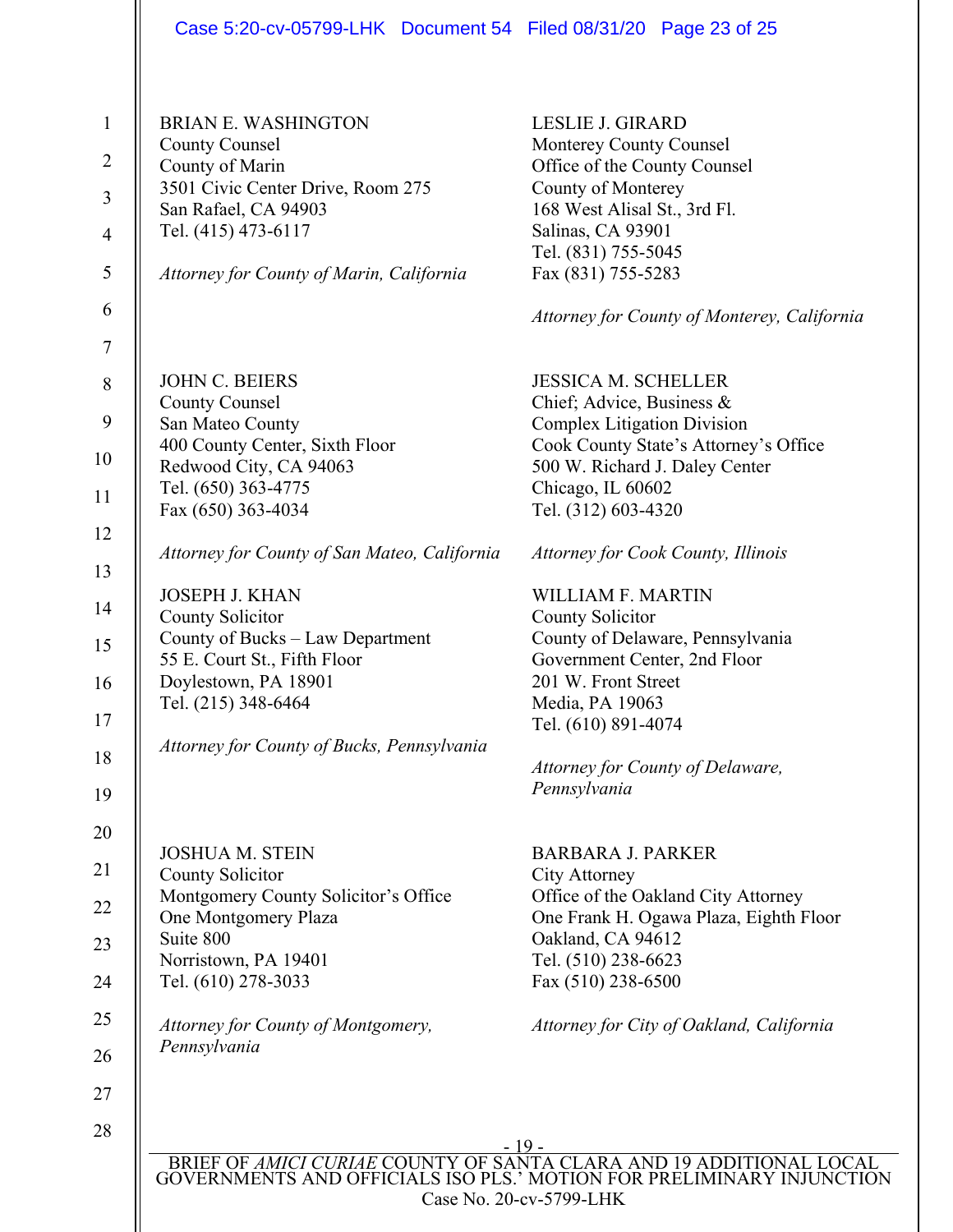|                  | Case 5:20-cv-05799-LHK Document 54 Filed 08/31/20 Page 24 of 25   |                                                                                                                                           |
|------------------|-------------------------------------------------------------------|-------------------------------------------------------------------------------------------------------------------------------------------|
|                  |                                                                   |                                                                                                                                           |
| $\mathbf{1}$     | <b>SUSANA ALCALA WOOD</b>                                         |                                                                                                                                           |
| $\overline{2}$   | City Attorney of the City of Sacramento                           | ANTHONY P. CONDOTTI, City Attorney<br>Atchison, Barisone, & Condotti,                                                                     |
| $\mathfrak{Z}$   | 915 I Street, Fourth Floor                                        | A Professional Corporation<br><b>PO Box 481</b>                                                                                           |
| $\overline{4}$   | Sacramento, CA 95814<br>Tel. (916) 808-5346                       | Santa Cruz, CA 95061                                                                                                                      |
|                  | Fax (916) 808-7455                                                | tcondotti@abc-law.com                                                                                                                     |
| 5<br>6           | Attorney for City of Sacramento, California                       | Attorney for City of Santa Cruz, California                                                                                               |
| $\boldsymbol{7}$ |                                                                   |                                                                                                                                           |
| 8                | <b>EUGENE L. O'FLAHERTY</b><br>City of Boston Corporation Counsel | <b>DANA P. MOORE</b><br><b>Acting City Solicitor</b>                                                                                      |
|                  | City of Boston Law Department                                     | <b>Baltimore City Law Department</b>                                                                                                      |
| 9                | City Hall, Room 615                                               | 100 N. Holliday St., Suite 101                                                                                                            |
| 10               | <b>Boston, MA 02210</b><br>Tel. (617) 635-4034                    | Baltimore, MD 21146<br>Tel. (410) 396-3100                                                                                                |
| 11               | Attorney for City of Boston, Massachusetts                        | Attorney for City of Baltimore, Maryland                                                                                                  |
| 12               | <b>JAMES E. JOHNSON</b>                                           | <b>TRACY REEVE</b>                                                                                                                        |
| 13               | Corporation Counsel of the City of New York                       | City Attorney for the City of Portland, Oregon                                                                                            |
| 14               | 100 Church Street                                                 | 1221 SW Fourth Avenue, Room 430                                                                                                           |
| 15               | New York, NY 10007<br>Phone: (212) 360-5043                       | Portland, OR 97204<br>Tel. (503) 823-4047                                                                                                 |
|                  |                                                                   | Fax (503) 823-3089                                                                                                                        |
| 16               | Attorney for City of New York, New York                           | Attorney for City of Portland, Oregon                                                                                                     |
| 17               |                                                                   |                                                                                                                                           |
| 18               | <b>ANNE L. MORGAN</b>                                             | CHRISTOPHER J. CASO SBN 03969230                                                                                                          |
| 19               | City Attorney of the City of Austin                               | Dallas City Attorney                                                                                                                      |
| 20               | P.O. Box 1546<br>Austin, TX 78701-1546                            | City Attorney's Office<br>1500 Marilla Street, Room 7DN                                                                                   |
|                  | Tel. (512) 974-2268                                               | Dallas, TX 75201                                                                                                                          |
| 21               |                                                                   | Tel. (214) 670-3519                                                                                                                       |
| 22               | Attorney for City of Austin, Texas                                | Fax (214) 670-0622                                                                                                                        |
| 23               |                                                                   | Attorney for City of Dallas, Texas                                                                                                        |
| 24               |                                                                   |                                                                                                                                           |
| 25               |                                                                   |                                                                                                                                           |
| 26               |                                                                   |                                                                                                                                           |
| 27               |                                                                   |                                                                                                                                           |
| 28               |                                                                   | - 20 -                                                                                                                                    |
|                  |                                                                   | BRIEF OF AMICI CURIAE COUNTY OF SANTA CLARA AND 19 ADDITIONAL LOCAL GOVERNMENTS AND OFFICIALS ISO PLS.' MOTION FOR PRELIMINARY INJUNCTION |
|                  |                                                                   | Case No. 20-cv-5799-LHK                                                                                                                   |